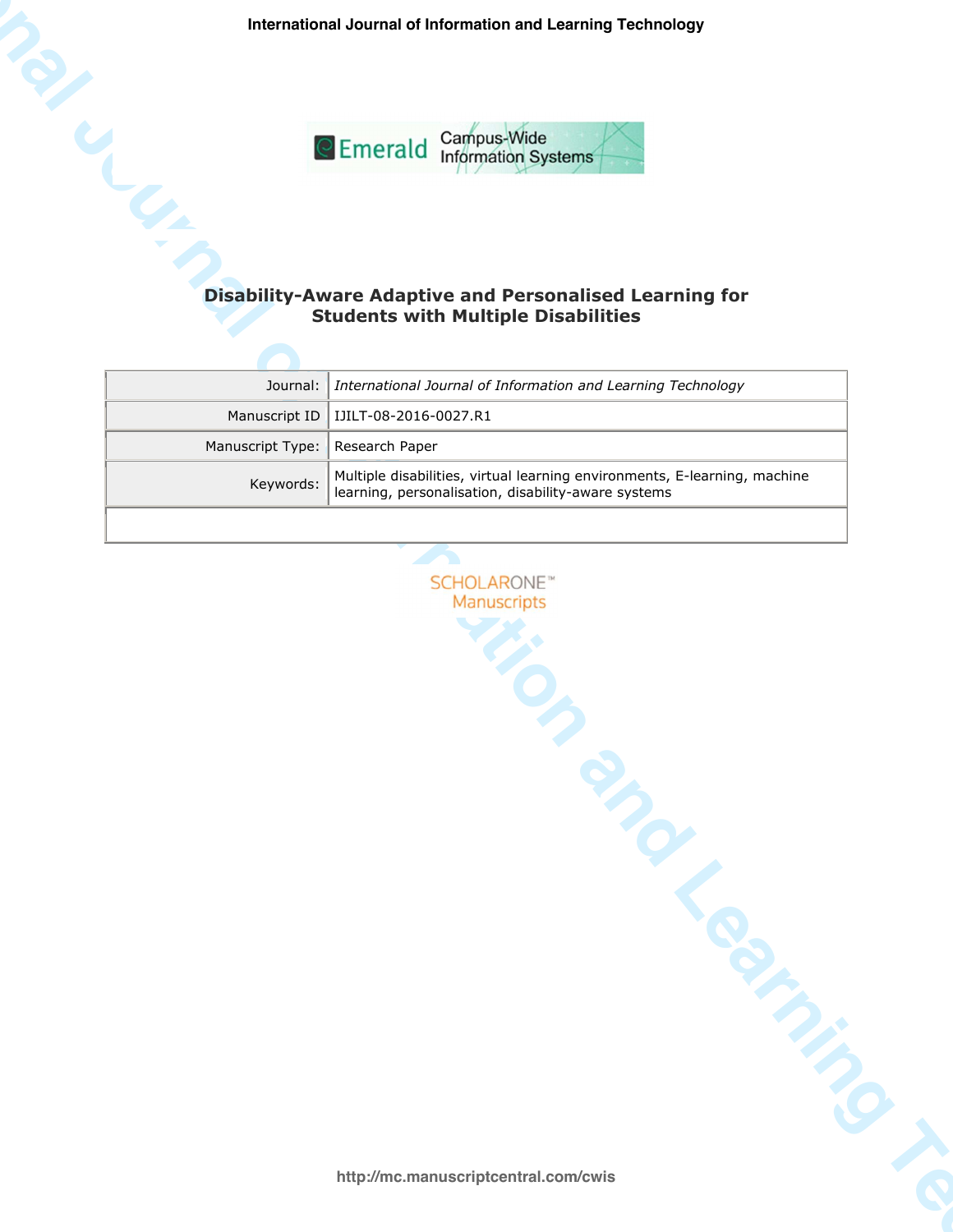## **Introduction**

**International Journal of International Solution and Learning Technology<br>
<b>Introduction**<br> **International Journal of Vinding System and Learning Technology<br>
<b>International System and System** and Technology<br> **International** Although a good number of students go through educational institutions with relative ease and enjoy the learning process, this may not be the case for some students who need to make significant efforts to achieve the same results. For students who experience some form of stress during learning, which may be brought about by disabilities such as mental health difficulties, support is usually needed to alleviate the situation. Support workers recruited by the Student Support Service could be very helpful in enabling such students to study with less stress. Support could be in the form of mentoring or accompanying students in classes to help calm any anxieties they may have. Other forms of disability such as visual impairment and hearing impairment just to name these two, will require special adjustments in the form of assistive technologies or a change in mindset in the way learning materials and environments are designed in order to meet the needs of these students. This is a necessity, given the increasing number of students with disabilities accessing educational institutions. The efforts being made by educational institutions to accommodate the needs of some students with disabilities should be lauded, particularly the adjustment of the physical environment to improve access to lecture halls. Nevertheless, much still has to be done by these institutions to promote digital accessibility (Steyaert, 2005). A lot of the existing online learning environments are not accessible to students with disabilities as these environments are not disability-aware (Nganji and Brayshaw, 2014).

Research into the design and development of learning environments for the benefit of all learners, including those with disabilities has not spread its tentacles far enough and has fallen short of providing solutions on how learning environments can respond to the needs of students with multiple disabilities. Often, such learning environments have focused on meeting the needs of learners with a specific disability (Sampson and Zervas, 2011), such as visual impairment or dyslexia. The needs of learners with multiple disabilities therefore are often neglected. The overall aim of this article therefore is to advocate the need for considering learners with multiple disabilities when designing and developing learning environments. Rather than designing a learning environment for learners without disability and then retrofitting for those with disability, this article argues that their needs should be consider from the onset and then proposes ways of allowing a learning environment to fetch specific information, in a suitable format based on the learner's disabilities. Thus by applying some combinatorial mechanical concepts during various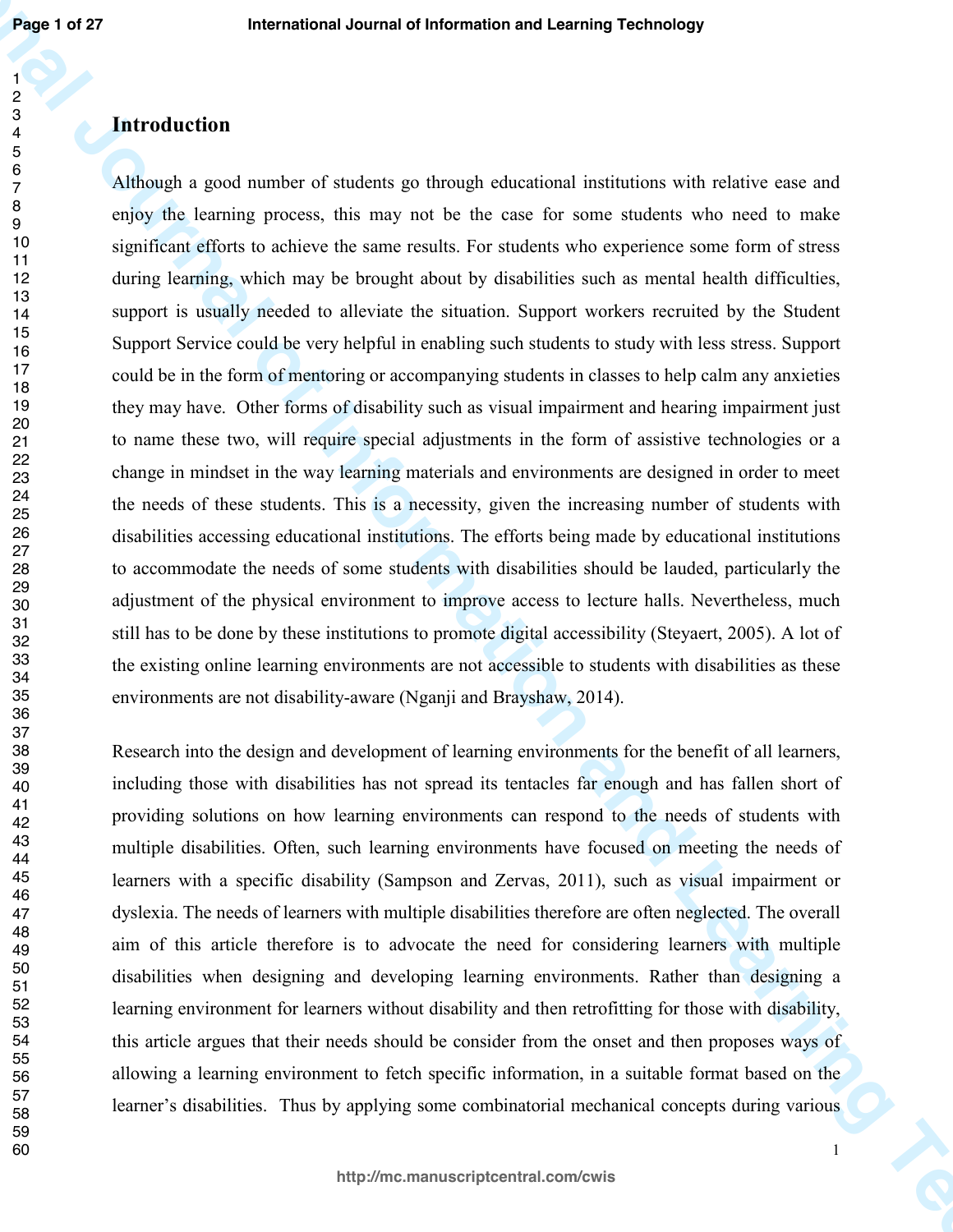**International Journal of Information and Learning Technology** 2 phases of the development cycle particularly during needs analysis, the result would be a learning environment that meets the needs of learners with multiple disabilities. This article is organized as follows: the following section reviews literature on the learning environments that have been designed to meet the needs of students with disabilities. This review will help to situate the work and also present its originality and hence contribution. It will also help future researchers by providing a foundation upon which they can build. Some disabilities and how they affect learning are then discussed. Although there are many disabilities that exist, there would not be enough space to analyse and present them in a single article. Thus, those that are common in educational institutions and those that affect people the most will be presented. In discussing these disabilities, the most appropriate formats of learning materials for these disabilities will also be presented. The article will then move on to use combinatorial mechanic concepts to show how specific learning materials from a repository of learning materials can be presented to learners with multiple disabilities. This is done by considering two cases: one with a student presenting with two distinct disabilities and the other with a student presenting with three distinct disabilities. This article will then conclude with some recommendations on how the concepts discussed herein can be applied to design and develop fully inclusive learning environments for the benefit of all learners with disabilities.

## **Personalised learning environments for students with disabilities**

Personalisation of a learning environment allows for a personal learning experience as it allows the learner to access content that meets his their needs. In a traditional classroom setting, such personalisation is not possible. Thus, the personal learning environment is a radical shift from traditional learning, providing learners with content adapted to meet their needs (Childress and Benson, 2014). Personalisation could be very beneficial for students with disabilities as it presents them with learning materials in formats that are suitable for them and also compatible with any special educational technology they may be using. When a learning environment is personalised, it becomes easy for a learner to find specific learning materials.

Existing learning environments are not designed to accommodate the needs of learners with disabilities. This is evident from the fact that there are still accessibility barriers with current learning environments. This often results from the designers and developers not considering the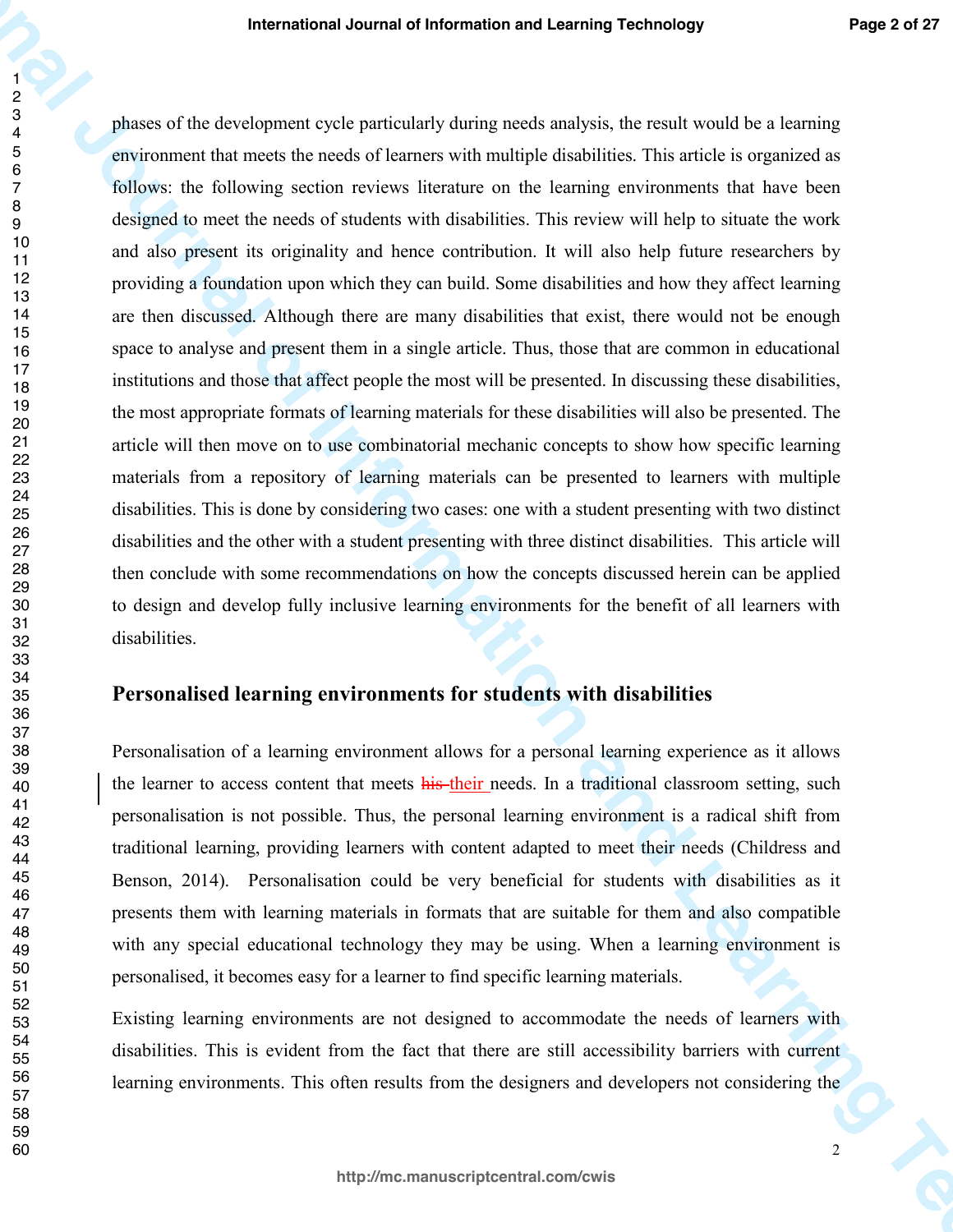**International Journal of International Solution** and Learning Technology is a greate with complete values of designity, and International Is of Information of designity and the strength of the internation  $\lambda$  for  $\lambda$  fo needs of learners with disabilities (Nganji and Nggada, 2011) and the difficulties of designing for people with complex situations of disability such as those presenting with multiple disabilities. A few existing learning environments designed for people with disabilities show how much focus is placed on single disabilities. For instance, the learning environment implemented by Tzouveli et al., (2008) and Schmidt and Schneider (2007) was solely for helping pupils with dyslexia. Also, Drigas et al., (2006) worked on meeting the needs of students with sight disabilities. Although only these two examples have been cited, there are numerous articles focusing on a single disability. This article will therefore bridge the gap by showing how learning environments can respond to the needs of learners with multiple disabilities by presenting them with learning content in formats suitable for their needs and compatible with any assistive technology they may employ for such access.

## **Impacts of disability on a learner**

The complex nature of some disabilities demand that enough attention be given in order to provide an appropriate solution. This section will discuss three common disabilities and how they affect the individual. It will also consider the assistive technologies that are available to them.

#### *Visual impairment*

Visual impairment represents a range of disabilities affecting vision such as partial sight, low vision, colour blindness, totally blind and legally blind. Whilst people with low vision could use screen magnifiers to read information on a screen, low vision affects every day functioning and cannot be corrected with glasses or contact lenses (Kalia et al., 2008). The cause of visual impairment such as blindness varies and could be due to cataracts, glaucoma, macular degeneration, tropical parasitic diseases such as onchocerciasis, etc. Current e-learning is designed for people with vision, thus those with visual impairment might struggle to access the learning environment especially when accessibility considerations are not put in place or an adaptive and personalised environment designed. adaptive and personalised environment designed.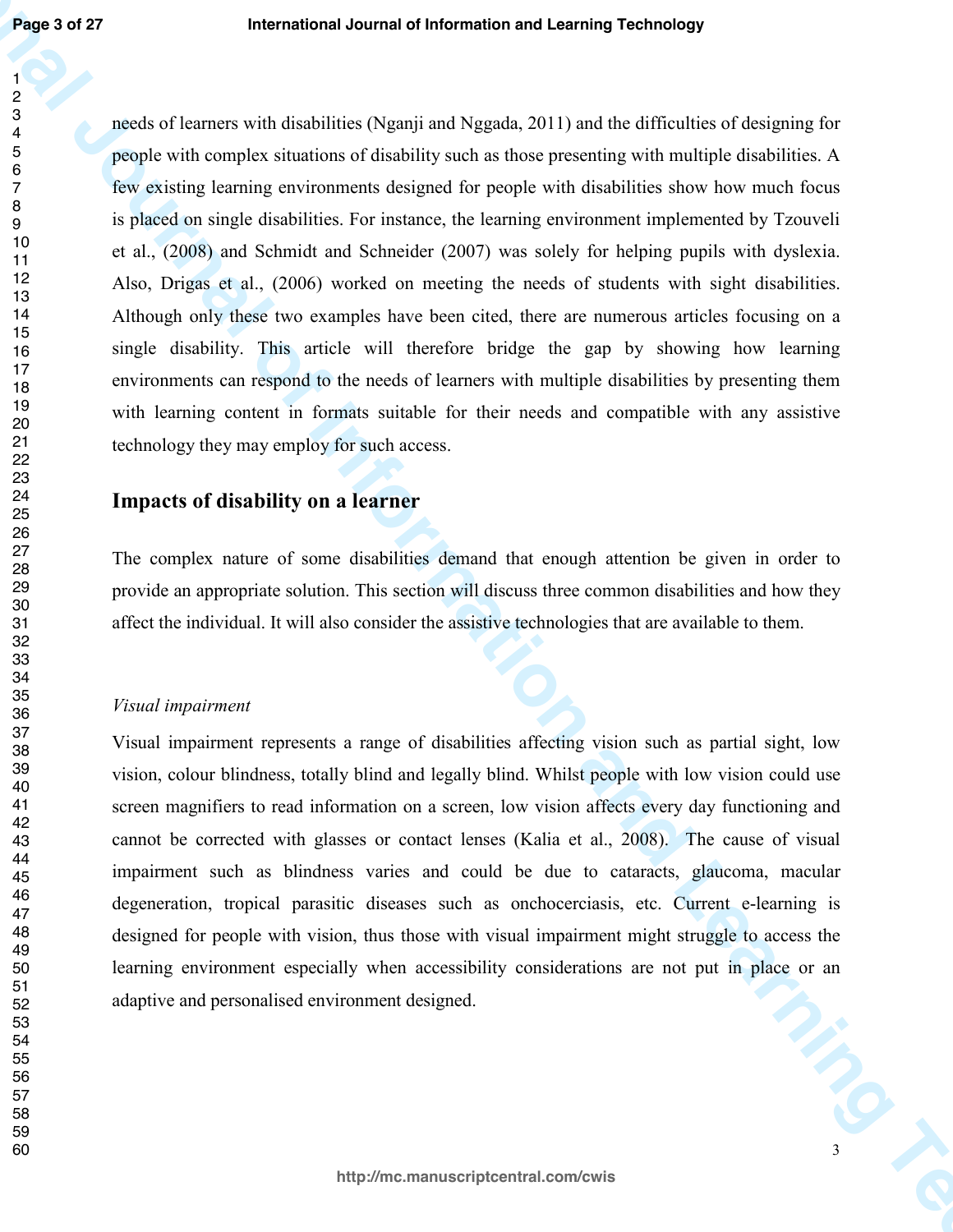**International Journal of Internation and Learning Technology <b>Frogse of 37**<br> **I** anoted kannon with vasual impularion it in associate information in an inclusion beaming expression of the second and the electronic state o To assist learners with visual impairment in accessing information in an online learning environment, various assistive technologies exist. Such technologies include screen magnifiers which help magnify content on the screen, screen readers which are text-to-speech software that read content to the user, and Refreshable Braille Display Devices which provide information to the user by stimulating the sense of touch. Although such technologies facilitate access, some such as screen readers could be useless if accessibility considerations are not followed, thus leading to incompatibility between the learning environment and the assistive technology. Basic accessibility considerations such as alternative texts for images especially providing comprehensive descriptions of the image (Nganji et al., 2013) and following other accessibility guidelines would be very helpful in facilitating access to learning content for assistive technology users.

In an e-learning environment, the format of the learning materials would also determine if the learner with visual impairment can access them. An individual who is totally blind for instance will not be able to access the content of a video without transcripts. Appropriate formats of learning materials for people with visual impairment include Braille, audio and text. With an audio learning material, a learner who is completely blind but can hear can still listen to the audio. They can equally employ a screen reader to read the text format of the learning resource, since screen readers work by converting text into audio. This article will use legal blindness when referring to visual impairment in later sections.

#### *Hearing impairment*

Hearing impairment could result from ageing, exposure to loud noises, viral infections, meningitis, etc. and results in loss of hearing to one or both ears either partially or completely. People with hearing impairment could make use of assistive technologies such as hearing loop to magnify sound. Such Other devices have beensuch as -Aaugmentative and alternative communication devices improve an individual's communication and ability to participate in interactions (Hagan and Thompson, 2014). People with hearing impairment can best interact with content that exploits their sense of sight such as videos with captions or transcripts as well as textbased learning materials.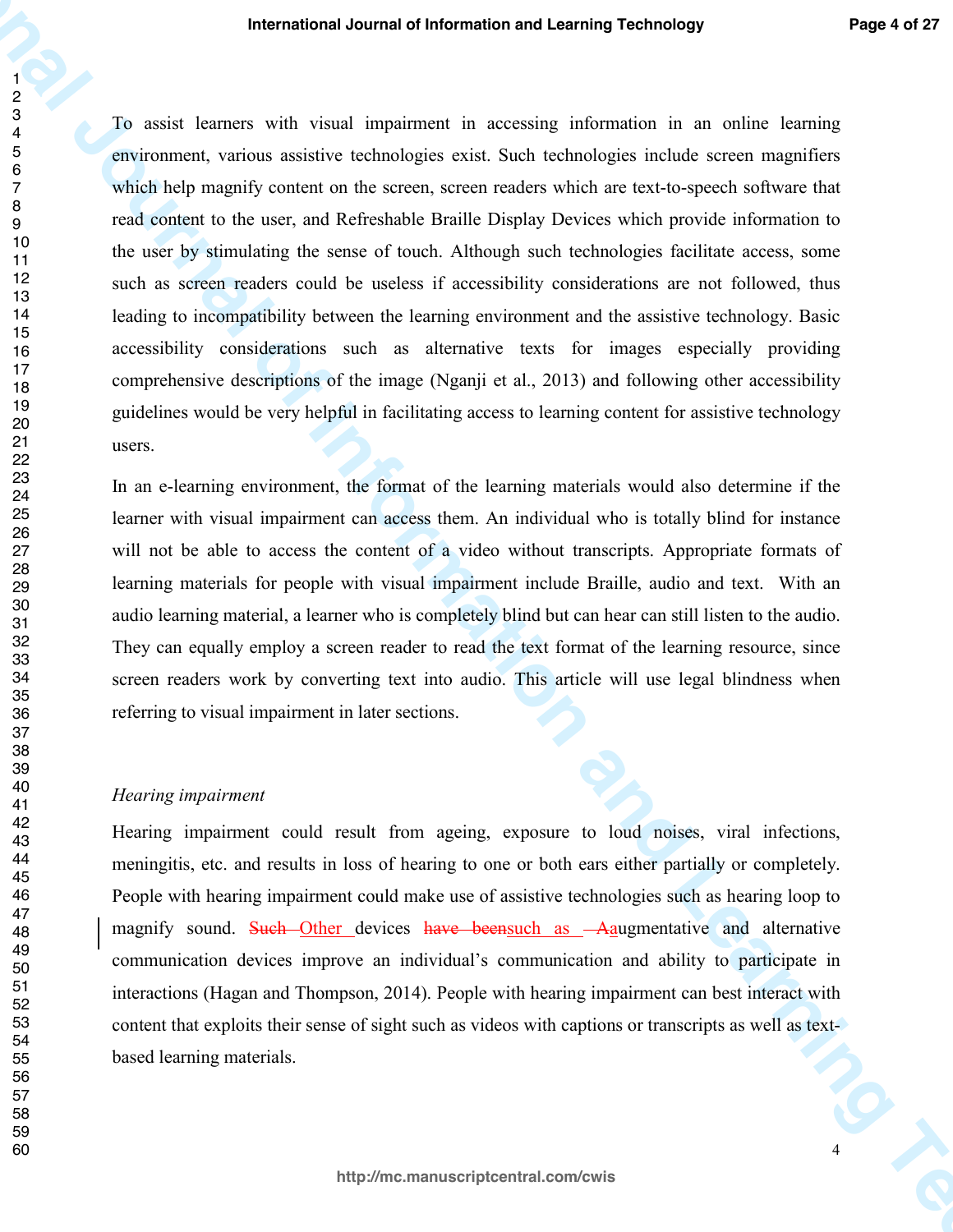#### *Dyslexia*

**Page 5 of 27**<br> **International Journal of Internation and Learning Technology<br>
<b>I** Check contents the second of the most communicated by an employee is detectively<br> **I** Check contents of the second of the second of the sec Dyslexia has been identified as the most common disability amongst higher education students (Dunn, 2003, Snowling, 2001), it is neurological in origin and manifests in "poor spelling and decoding skills" (IDA, 2011, Hulme and Snowling, 2016). Students with dyslexia could make use of the range of assistive technologies available to support them in their learning. Such technologies amongst others include homophone tools that help with improving reading and writing (Lange et al., 2009) and diagramming tools such as Inspiration (McKenzie, 2003) which help with organisation. Rather than having these as stand-alone tools, such technologies could be integrated directly into the learning environment for personalised learning. In order to do this, designers and developers of such systems have to consider doing this from the conception of development rather than retrofitting it after the learning environment has been implemented.

Given that Students with dyslexia struggle with the huge amount of reading and writing in a higher education context (Hughes et al., 2011) these students could benefit from a personalised learning environment which considers their disabilities and learning needs and hence adapts to these needs. An e-learning environment could intelligently present a learner with a different learning interface which contains the tools and materials they may need, based on their disability type, its severity and hence the learning needs associated with the disability (or disabilities). A student with dyslexia for instance upon logging into a learning environment could be presented with a user interface which has integrated software to assist with reading such as text-to-speech software and software that helps with word recognition and thus facilitates reading.

The format in which learning materials are presented to students also determines if they would be able to access and understand the information in order to improve their learning. Students with dyslexia have a wide range of learning material formats depending on the degree of dyslexia and could benefit from materials presented in audio, video, text formats or a combination of these.

## **Recommending specific learning materials using basic combination rules**

The preceding sections discussed the fact that disabilities affect people in differing ways. The degree of disability could range from mild, moderate to severe which is the extreme form. For visual impairment for instance, a moderate form could be low vision where the individual can still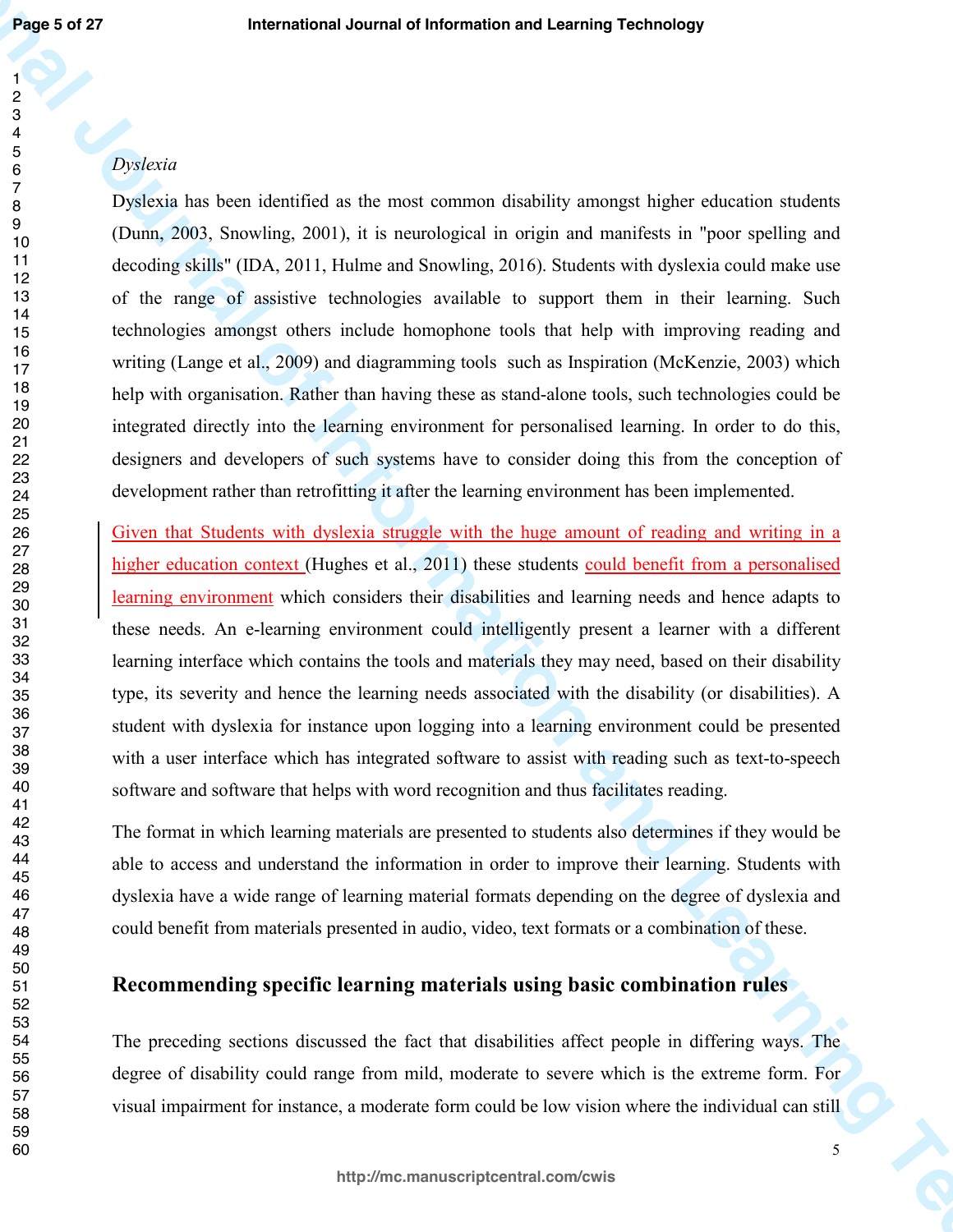**International Journal of Internation and Learning Technology 6 <b>Page 6 of 27**<br> **International of the Uniternational Scheme of International International International Scheme of the Britain Control of International of Int** use screen magnifiers to view information on a screen or in print. The severe form would be total blindness where the individual cannot see anything at all even with an assistive technology. Some individuals could also have multiple disabilities, which is a combination of at least two distinctly different disabilities, such as hearing impairment and dyslexia. Designers and developers of learning environments need to consider these scenarios when implementing learning systems and not only focus on meeting the needs of individuals with a single disability. Adaptive personalisation of learning environments or digital systems in general to meet the needs of people with multiple disabilities is an under researched area that merits attention, given that individuals do not necessarily have only one disability but may have two or more and their needs should be considered.

One way of achieving new learning is simply being told. How to deal with a set of multiple disabilities will be known and suitable knowledge acquisition methods can be used to make this knowledge explicit. Therefore using standard knowledge engineering techniques this knowledge can be modelled as a set of rules. When we come across combinations then we can look to use this rule set and see if there is a set of explicit axioms to take this into account. However if the representations are modelled well enough then this can be done automatically by logical combination.

Logic Based Rule Induction (Mak and Blanning, 2003) is a way of folding existing rules into new rule sets. It is a machine learning technique that allows us to safely combine existing rules into new rules. It has been proposed as a general caching method of combing rules to present a general learning mechanism in rule base systems (Laird et al., 1986). This method of generalisation learning can be linked to concept learning (Michalski, 1983) in that it takes examples and logically combines them using their inherent logic to provide safe new rules which is imperative given the applied domain of this paper.

Considering the above context, rule combination methods are used to combine multiple disabilities. Combinatorial mechanic concepts (e.g. complement) and set operations (e.g. intersection, union, difference), are used to apply these concepts to determine the effects of disability that are common to individuals with multiple disabilities as well as those that are unique for specific disabilities. Similarly, one could determine which format of learning materials could be recommended to the learners based on their disability type and their preferences of the format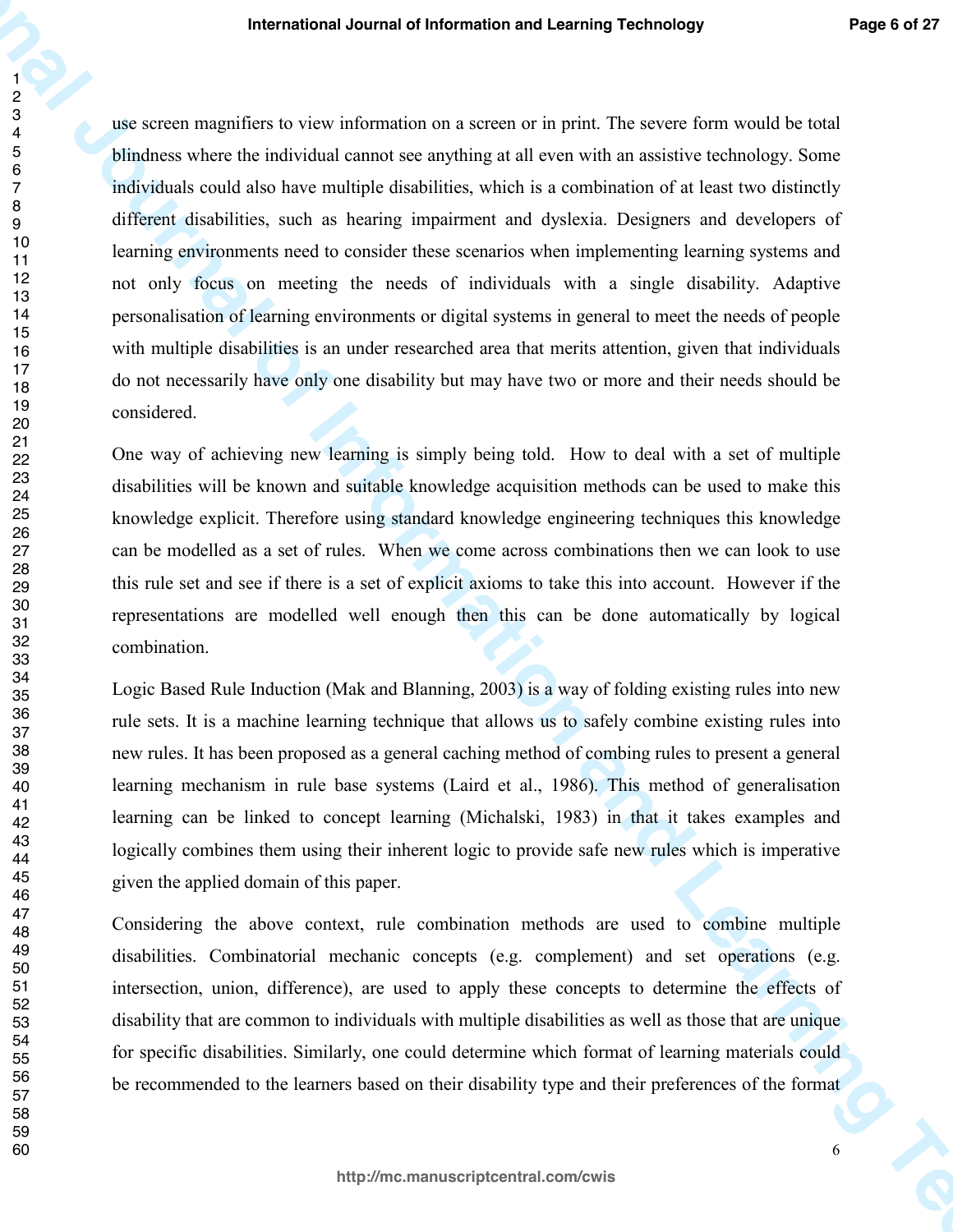**Page 7 of 27**

of learning materials. Such information could be inferred from their profiles. Although the importance of having a learning environment that incorporates assistive technologies has been discussed above, the focus here is to show how the appropriate formats of learning materials could be presented to learners and hence assistive technologies will not be discussed.

#### *The case of visual impairment and hearing impairment*

**International Journal of The Internation and Learning Technology<br>
<b>I**  $\frac{2}{5}$ <br> **I** of international Noch internation could be information solver a solver a solver and internal of the Information of Northernation and In An individual with both visual impairment and hearing impairment will present with symptoms of both disabilities. Some of these symptoms and how they affect the learner were already discussed above. To be able to understand how appropriate formats of learning materials can be offered to an individual with visual impairment and hearing impairment, consider the following assumptions:

Let *U* be the universal set of all disabilities in the individual

V is the set of disabilities pertaining to visual impairment.

Thus,  $V = \{V1, V2, V3\}$  where V1, V2, V3 represent the symptoms of visual impairment. A combination of those symptoms or disabilities results in visual impairment.

H is the disability known as hearing impairment and  $H = \{H1, H2, H3\}$ , where H1, H2 and H3 represent the symptoms associated with hearing impairment. The combination of those symptoms results in hearing impairment. The above disabilities can be represented in a Venn diagram as shown in Figure 1 where the individual will thus have the symptoms associated with both disabilities and could be expressed as a union as shown in (1).

$$
V \cup D = \{VI, V2, V3, H1, H2, H3\} \tag{1}
$$

The above equation shows that the individual presents with symptoms associated with both visual impairment and hearing impairment. Equation (1) can also be expressed in a Venn diagram as shown in Figure 1.

Fig. 1. Venn diagram representing the disabilities of an individual with visual impairment (V) and hearing impairment (H)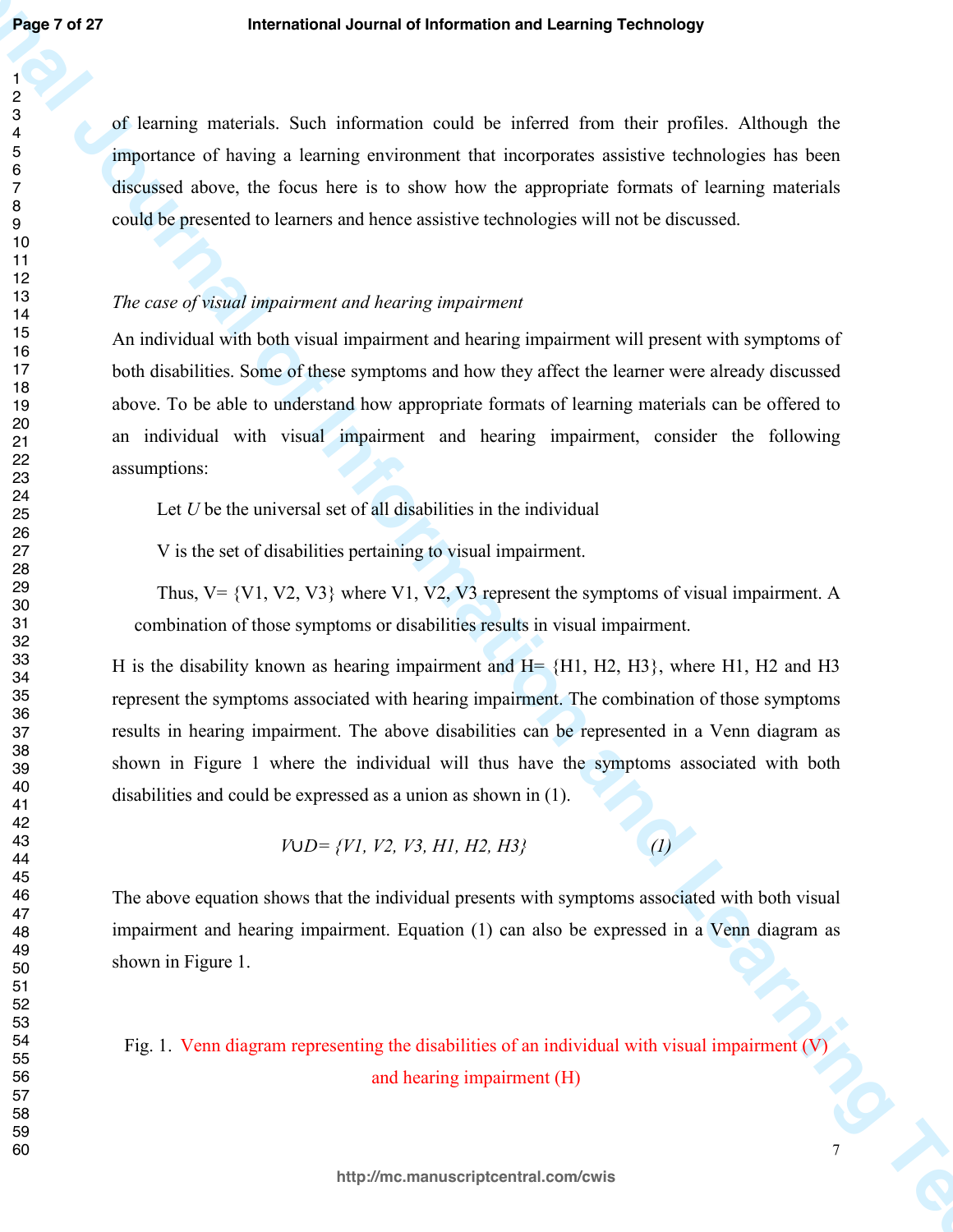It is important to note that the signs of visual impairment are completely different from those of hearing impairment. That implies therefore that in Figure 1, the sets V and H are independent sets as expressed in (2).

*V*∩*H=*∅  *(2)* 

**INTERFERIMENT ACTS**<br> **I** A has in granitude to must that the signs of visual impuriment are completely defined from these of the signs represented in C).<br> **I** the interpretation of the signs of visual interpretation compl As both disabilities do not have any symptoms in common, it follows that the individual will present with the symptoms of each disability as shown in (1). It is thus important to consider how each disability affects the learner separately and then to design the learning environment such that it meets his needs. When designing for an individual with both visual impairment and with hearing impairment, it is important to first consult with the individual to determine their needs. The use of personas will also be helpful as described in Nganji and Nggada (2011). The symptoms associated with each of the disabilities could then be analysed. This can be done in consultation with various individuals including but not limited to the learner for whom the learning environment is to be designed, disability experts and educators.

#### Fig. 2. Determining symptoms for a learner with visual impairment and with hearing impairment

It is understood that for some projects, budget constraints may not allow for inclusion of several consultants. In that case, it is always important to seek the opinion of the learner for whom the learning environment would be designed. This way, the resultant learning environment will meet their needs. The disability-aware method for designing learning environments if followed, will ensure that the learning environment meets the needs of the learner. The process of analysing the various symptoms of the learner's disabilities is presented in Figure 2.

Having analysed the various disabilities of the learner and how it affects learning in order to present the individual with the appropriate learning materials, the learning resources need to be modelled with meaningful technologies such as semantic web ontologies. Modelling with semantic technologies allows for a better means of communicating with the learning environment and querying it to produce the desired results. Modelling information about the learner facilitates searching and recommending the correct format of learning materials for the individual. This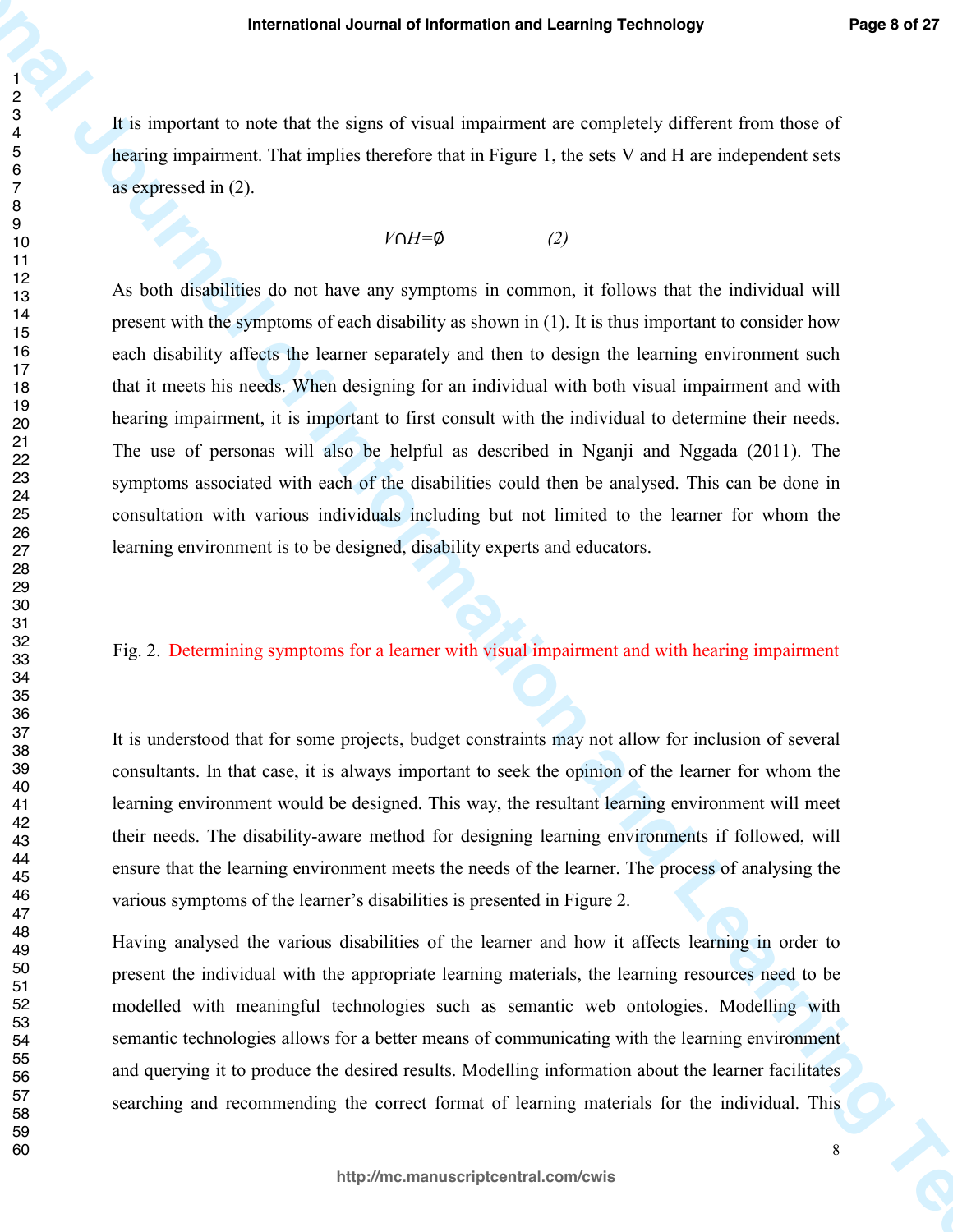paper will not dwell on how the learner and various concepts are modelled with semantic web technology as this has been considered in other research (Nganji and Brayshaw, 2015).

Recommending the correct learning materials could be done through algorithms that can still employ set theories to filter out the correct information to the learner, depending on the disability type and the available formats of learning materials in the repository.

To understand how the appropriate learning resources could be recommended, consider  $R_i$  to represent all the learning resources in a repository.

 $R<sub>H</sub>=$  Learning resources suitable for hearing impairment  $R_v$ = Learning resources suitable for visual impairment

**International Journal of Internation and Learning Technology<br>
<b>I** could be a substitute of the series of the series of the series of International of the series of the series of Internation and the series of Internation The learning resources that can be recommended for this individual with both visual impairment and hearing impairment would be a combination of the learning resources that are suitable for an individual with visual impairment and those that are suitable for an individual with hearing impairment. This is because it was shown earlier that the symptoms associated with both disabilities are independent of each other (2). Thus in designing learning materials for such a learner, it is important to understand all the possible formats of learning resources that could be useful for the individual, considering both disabilities. This can be represented in a Venn diagram as shown in Figure 3.

## Fig. 3. Venn diagram representing the learning resources compatible with visual impairment  $(R_v)$  and hearing impairment  $(R_H)$

As could be seen from Figure 3, an individual with visual impairment could make use of his sense of touch to read information presented in Braille format. The learner can also make use of his sense of sound to listen to an audio version of the learning material and can use a screen reader such as JAWS, NVDA, etc. to read the information in the text. However, in this case, the learner has hearing impairment and will thus not be able to make use of the sense of sound. Similarly, for the hearing impairment that affects the individual, he can make use of audio resources with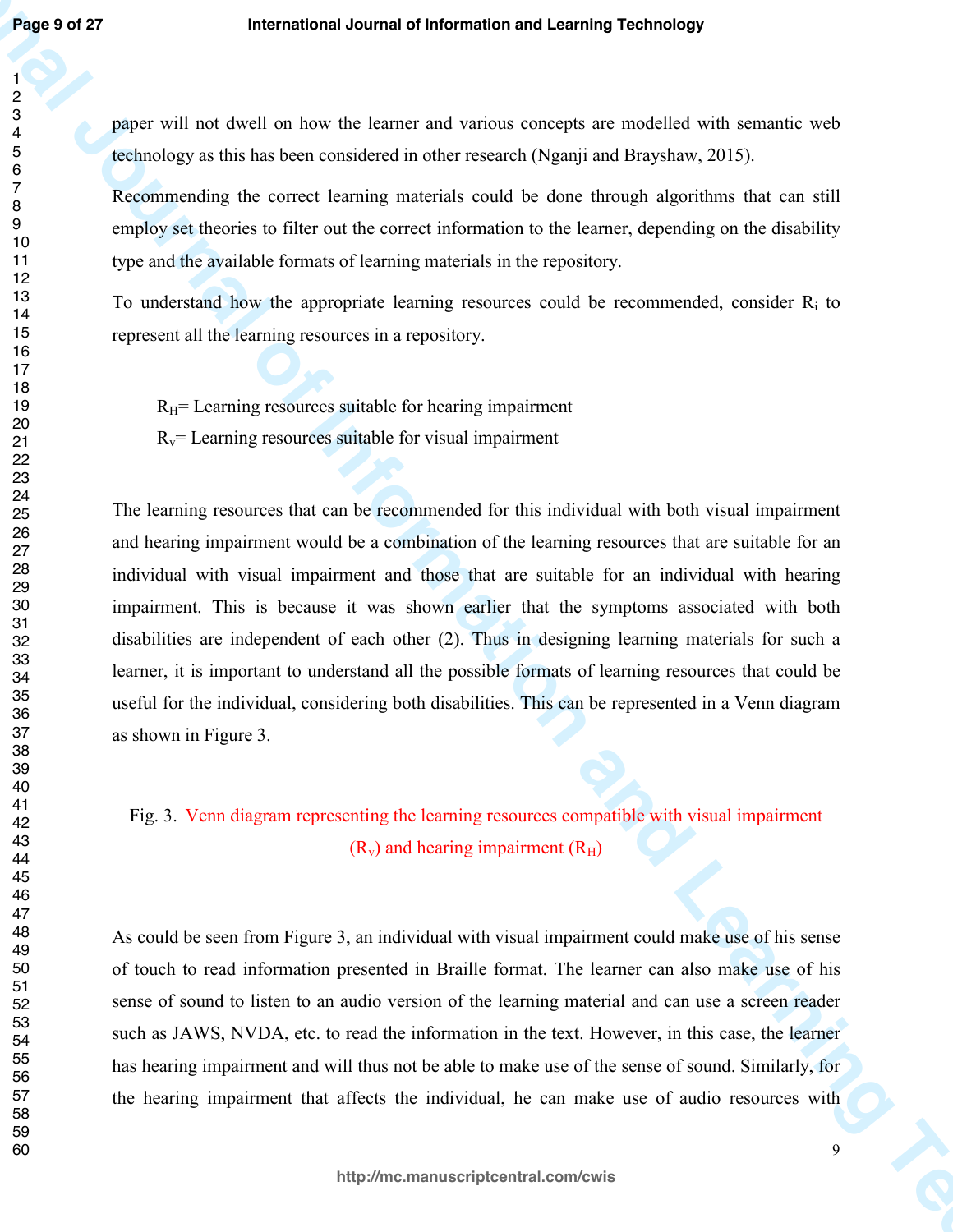captions, text and video with captions. Since the individual may not see or hear the video and audio, it is important to exploit the sense of touch in order to design for this individual.

Unlike for the symptoms of both disabilities where in (2) there was nothing in common, for the learning resource format, there appears to be some resources that are common for each disability as expressed in (3).

 $R_v \cap R_{dys} = \{audio, text\}$  (3)

**INTERFERIME A International Journal of Internation and Learning Technology** 10 **Page 10 of 27**<br>
2 **A Examplement of International of International of International of International International of International of In** Although text-based resources are common for both disabilities, such resources can only be read either by someone who sees the text or by a machine and can be understood by someone who hears. In this case, the learner can neither see nor hear. It therefore makes more sense for such text-based resource to be converted into Braille format where the learner can use the sense of touch to understand the information that is presented. This reveals an interesting requirement for designing learning environments: users should be given some control over the information that is stored in their profile and should be able to modify their needs and preferences. The learner in this case should be able to state that they prefer learning materials in Braille format, rather than the system recommending text-based materials which might be useless. Also, the learners should be able to update their disability type, to allow the system to recommend specific learning resources.

Figure 4 diagrammatically presents the process of retrieving specific learning resources that are suitable for a specific learner. To summarise what has been presented above, when designing learning environments, it is important to put the learner's needs first and this should involve the learner in the process. Learners should not only be consulted to test the system at the end of the design, but should be involved throughout the process including during needs assessment/requirements gathering to ensure that the end product adequately meets their needs. By so doing, designers and developers of such systems will be avoiding expensive retrofits.

## Fig. 4. Retrieving learning resources compatible with visual impairment and hearing impairment.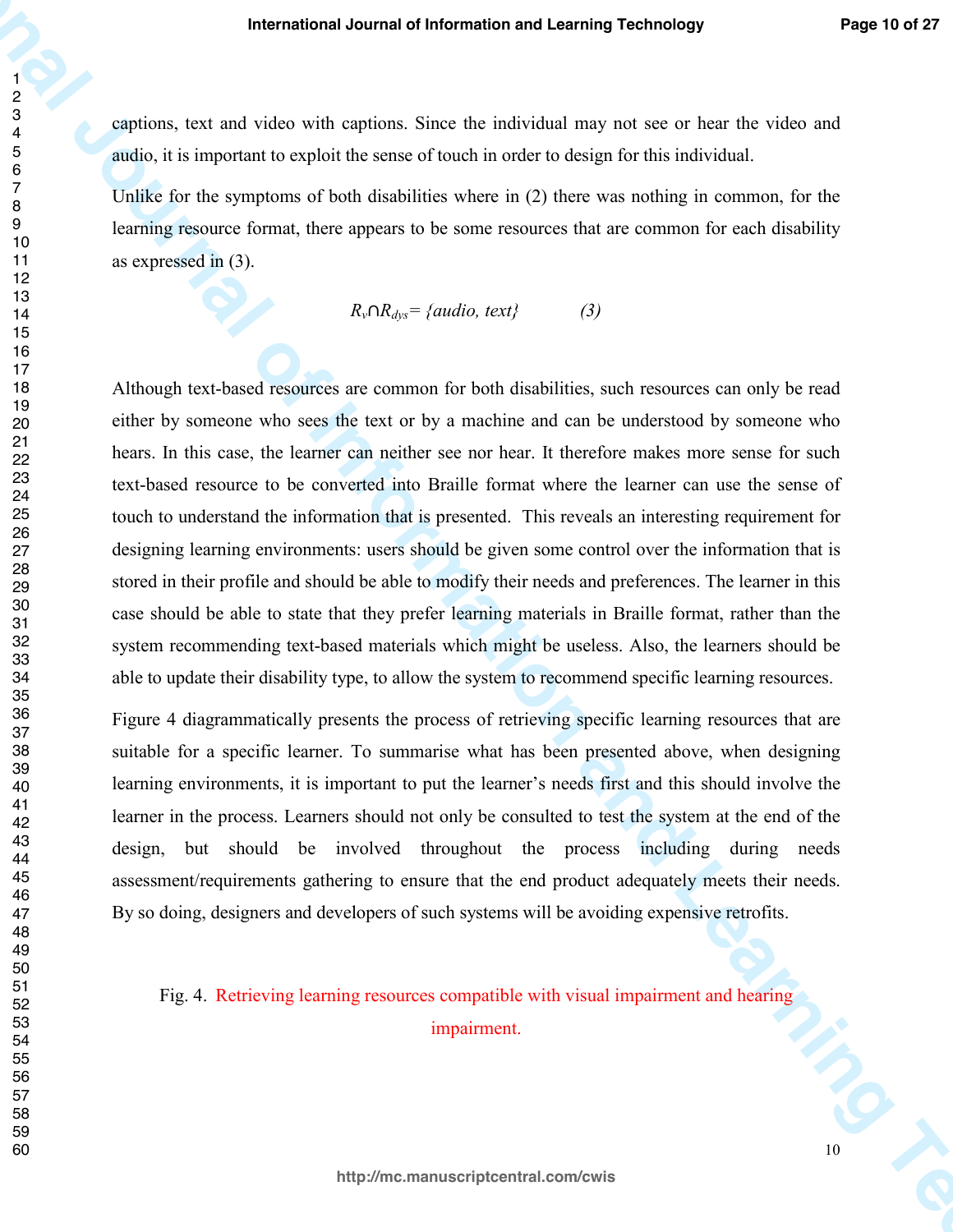#### 

#### *The case of visual impairment, dyslexia and hearing impairment*

**International Journal of Hermindienal Journal of Hermindien and Learning Technology<br>
<b>I**  $\frac{2}{5}$ <br> **I**  $\frac{2}{5}$ <br> **I**  $\frac{2}{5}$ <br> **I**  $\frac{2}{5}$ <br> **I**  $\frac{2}{5}$ <br> **I**  $\frac{2}{5}$ <br> **I**  $\frac{2}{5}$ <br> **I**  $\frac{2}{5}$ <br> **I**  $\frac{2}{5}$ <br> It is understood that designing for people with multiple disabilities is difficult, but this is achievable when resources are put together and such project prioritised. This section will look at how a learning environment can be designed to recommend specific learning resources to an individual presenting with multiple disabilities. The complexities of such cases should not discourage those who wish to design inclusively as this is achievable. The same principles used in the case of a learner with two disabilities will be applied to show how specific learning resources could be recommended to a learner with three or more disabilities.

Let *U* be the universal set of all disabilities in the individual V is the set of disabilities pertaining to visual impairment.

Thus,  $V = \{V1, V2, V3\}$  where V1, V2, V3 represent the symptoms of visual impairment. A combination of those symptoms results in visual impairment.

D is the disability known as dyslexia and  $D = \{D1, D2, D3\}$  where D1, D2 and D3 represent the symptoms associated with dyslexia. The combination of those symptoms results in dyslexia.

H is the set of disabilities pertaining to hearing impairment.

Thus, H= {H, H2, H3} where H1, H2 and H3 represent the symptoms of hearing impairment. A combination of those symptoms results in hearing impairment.

The above disabilities can be represented in a Venn diagram as shown in Figure 5 where the individual will thus have the symptoms associated with visual impairments, dyslexia and hearing impairments and could be expressed as a union as shown in (4).

$$
VUDU H = \{VI, V2, V3, DI, D2, D3, HI, H2, H3\}
$$
\n<sup>(4)</sup>

The above equation shows that the individual presents with symptoms associated with all three disability types. Equation (4) can also be expressed in a Venn diagram as shown in Figure 5.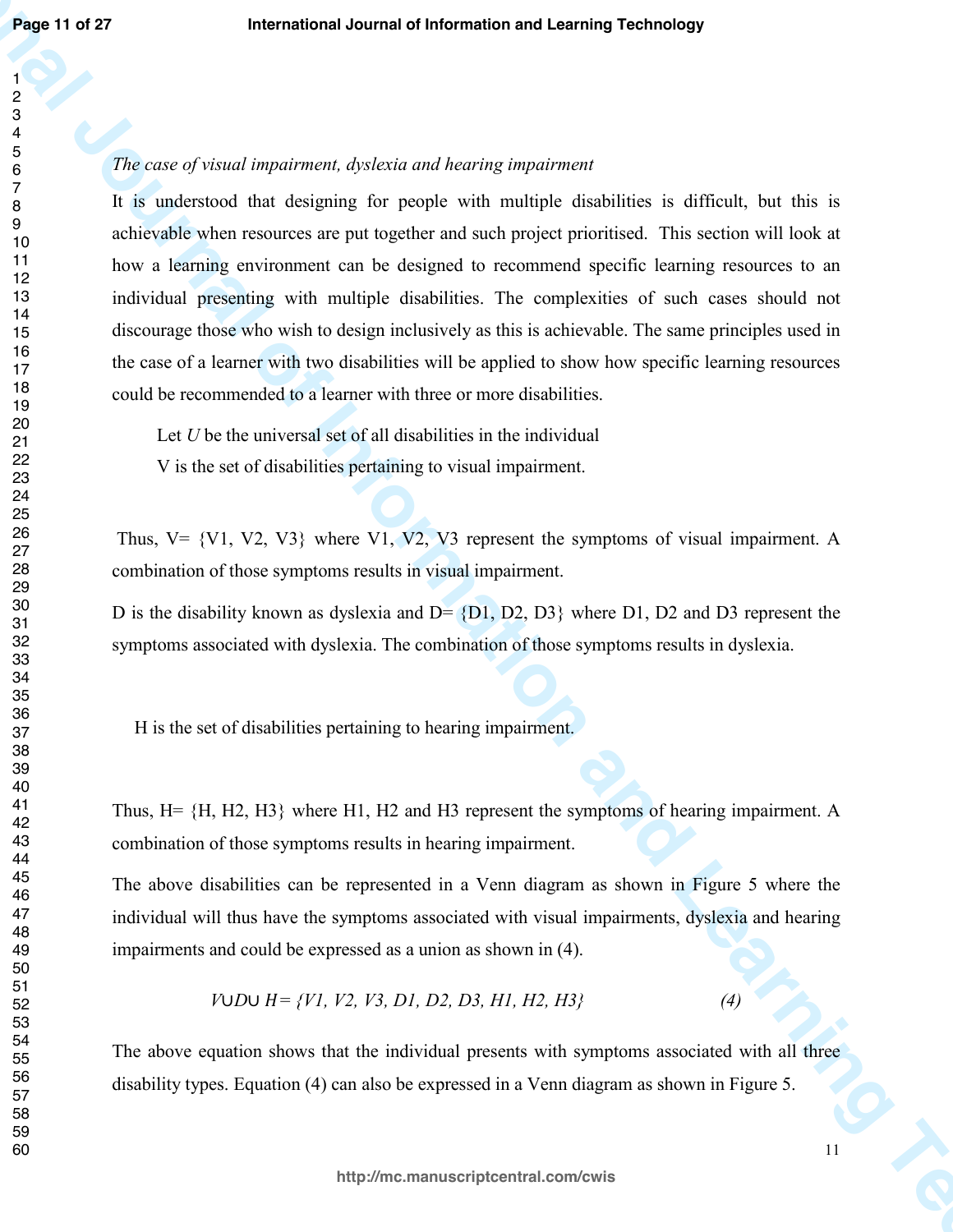Fig. 5. Venn diagram representing the disabilities of an individual with visual impairment (V), dyslexia (D) and hearing impairment (H).

The three disabilities are independent of each other, thus there is no symptom common to all three disabilities as expressed in (5).

$$
V \cap D \cap H = \emptyset \tag{5}
$$

Also, visual impairment and hearing impairment are independent of each other as expressed in (6).

 $V \cap H = \emptyset$  (6)

**International Journal of Internation and Learning Technology 12 Page 12 of 27**<br> **International of the Section And Learning International of the International of U.S.**<br> **ITEL SECTION ACCORD CONSULTER CONSULTER CONSULTS**<br> The above learner will have the symptoms that are associated with all three disabilities: dyslexia, hearing impairment and visual impairment. For designers and developers of learning environments, this knowledge is important as it will enable them to better design the learning environment. They will still need to consult with the learners in order to produce an environment that meets their needs. In addition to talking to the learners, great insight can also be obtained from educators and disability experts. The pedagogical component of the system is of vital importance and good principles of design can be obtained from educators and instructional/educational designers/developers. The process of analysing the individual disabilities to determine true needs is summarized in Figure 6.

## Fig. 6. Determining symptoms for an individual with visual impairment, dyslexia and hearing impairment

Having analysed the disabilities of the learner, their needs could also be analysed and then a decision made on the appropriate format of learning materials or means of interaction. Again,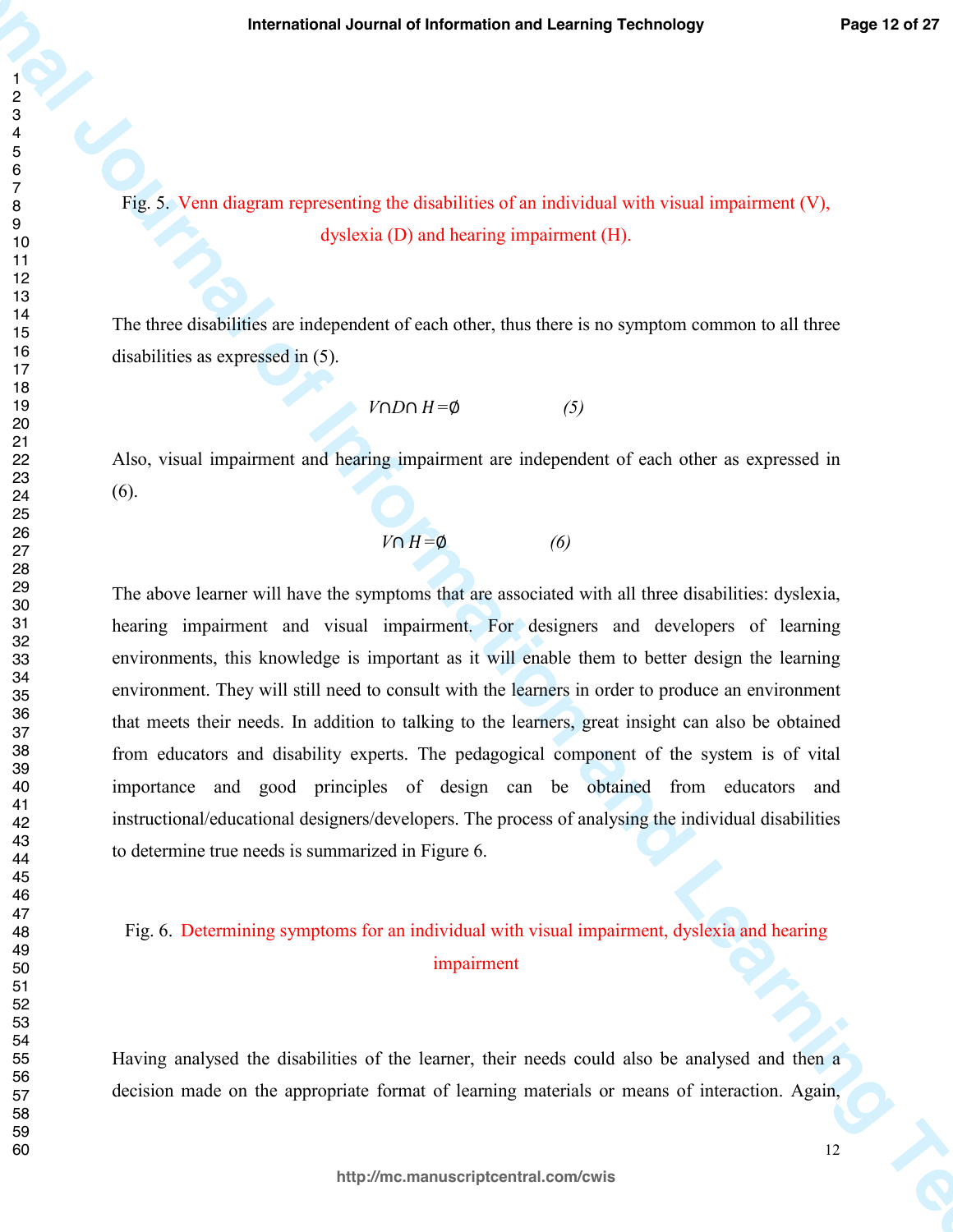consider how the correct format of learning materials can be recommended for this individual from a repository of learning materials by considering the following:

Ri represents all the learning resources in a repository.

 $R_{dys}$ = Learning resources suitable for dyslexia

 $R_v$ = Learning resources suitable for visual impairment

 $R_H$ = Learning resources suitable for hearing impairment

The learning materials available for this individual are represented in Figure 7.

Fig. 7. Venn diagram representing the learning resources compatible with visual impairment  $(R_v)$ , dyslexia  $(R_{\text{dys}})$  and hearing impairment  $(R_H)$ .

Unlike the case of the symptoms of the disability that were independent, the format of the learning resources are not independent sets as expressed in (7), (8), (9) and (10).

 $R_v \cap R_{dvs} = \{audio, text\}$  (7)

**IFACTION CONSULTERATION INTERNATION CONSULTERATION** (1992)<br> **I** A consider the value of the main of Information and Learning Technology<br> **IFACTION IFACTION** (**IFACTION IFACTION I** (**IFACTION I** (**IFACTION I** Thus, as already expressed earlier, audio and text formats of learning materials will be suitable for the visual impairment and the dyslexia of the individual (7) while audio, video and text will all be suitable for both dyslexia and hearing impairment. However, because of hearing impairment, the audio and video must be captioned (8).

| $R_{dvs} \cap R_H = \{audio + captions, video + captions, text\}$ | (8)  |
|-------------------------------------------------------------------|------|
| $R_v \cap R_H = \{audio + captions, text\}$                       | (9)  |
| $R_v \cap R_H \cap R_{dvs} = \{audio + captions, text\}$          | (10) |

Unlike the case with two disabilities discussed above where all the learning materials that were suitable for each disability type were considered, the case here is different as most of those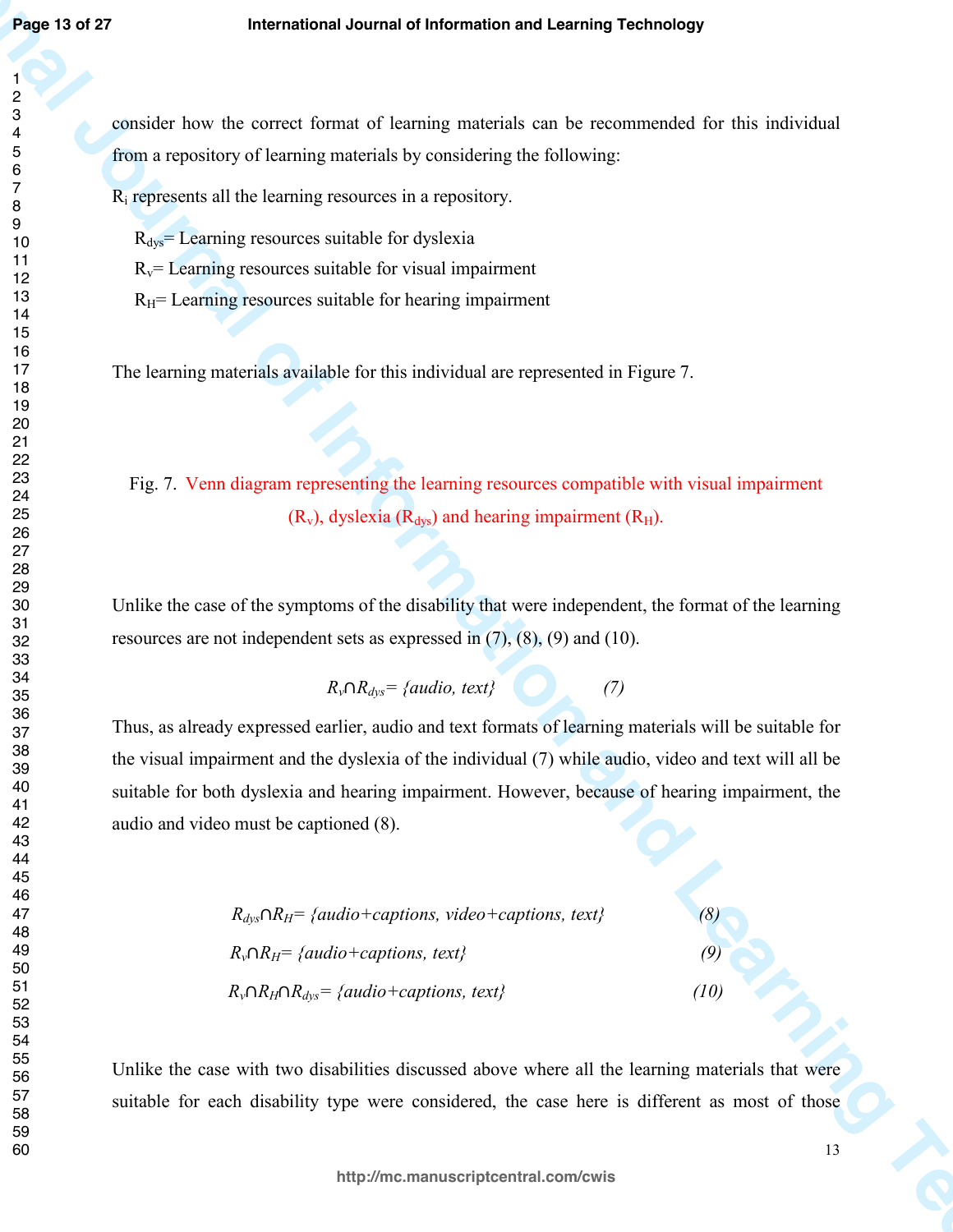**International Journal of Herministan and Learning Technology 19 Page 14 of 27**<br> **Example the state of the state of Fight and started the Page 14 of Example 16**<br> **Examplement and Archive** internation widely the propositio learning materials suitable for each disability type will not be useful. This is because this individual cannot make use of the sense of sight and sound due to the presence of visual impairment and hearing impairment which means he can neither see nor hear. The only available sense that could be exploited is that of touch, hence, reasoning could be done on the ontologies that model this learner and the ontologies modelling the learning materials to determine that the appropriate format of learning materials will be that which exploits the sense of touch. Given that hearing impairment and visual impairment are the two main disabilities which could determine what format of learning material could be suitable for this learner, it could be determined that Braille is the most suitable format for this individual as expressed in (11) and (12) because it makes use of the sense of touch which is still available after the individual cannot use his sense of sight and sound.

$$
R_v - R_H = \{ x \in U : x \in R_v \text{ and } x \notin R_H \} = R_v \cap R_H' \tag{11}
$$

To obtain the suitable format of learning material for this individual with visual impairment, dyslexia and hearing impairment, the relative complement or set difference of sets  $R_v$  and  $R_H$ , denoted  $R_v - R_H$ , which is the set of all formats of learning materials that are suitable for visual impairments that are not normally the formats that would be recommended for a learner with hearing impairment in their study, need to be computed.

$$
R_v \cap R_H' = \{Braille\} \tag{12}
$$

Although this learner can neither see nor hear, he can make use of the sense of touch to read information with Braille. For such an individual, it is important to develop tactile technology that will enable interaction in a web-based learning environment. Just like in the other case study for a learner with two disabilities, when analysing the learning materials that are suitable for this individual with three different disabilities, it is important to carefully analyse different possibilities. The difference here is that sound judgment needs to be made as to whether the learning material format is suitable for the learner. This can be successfully achieved by working in collaboration with the learner and with various experts. The process through which such decision is made is summarised in Figure 8.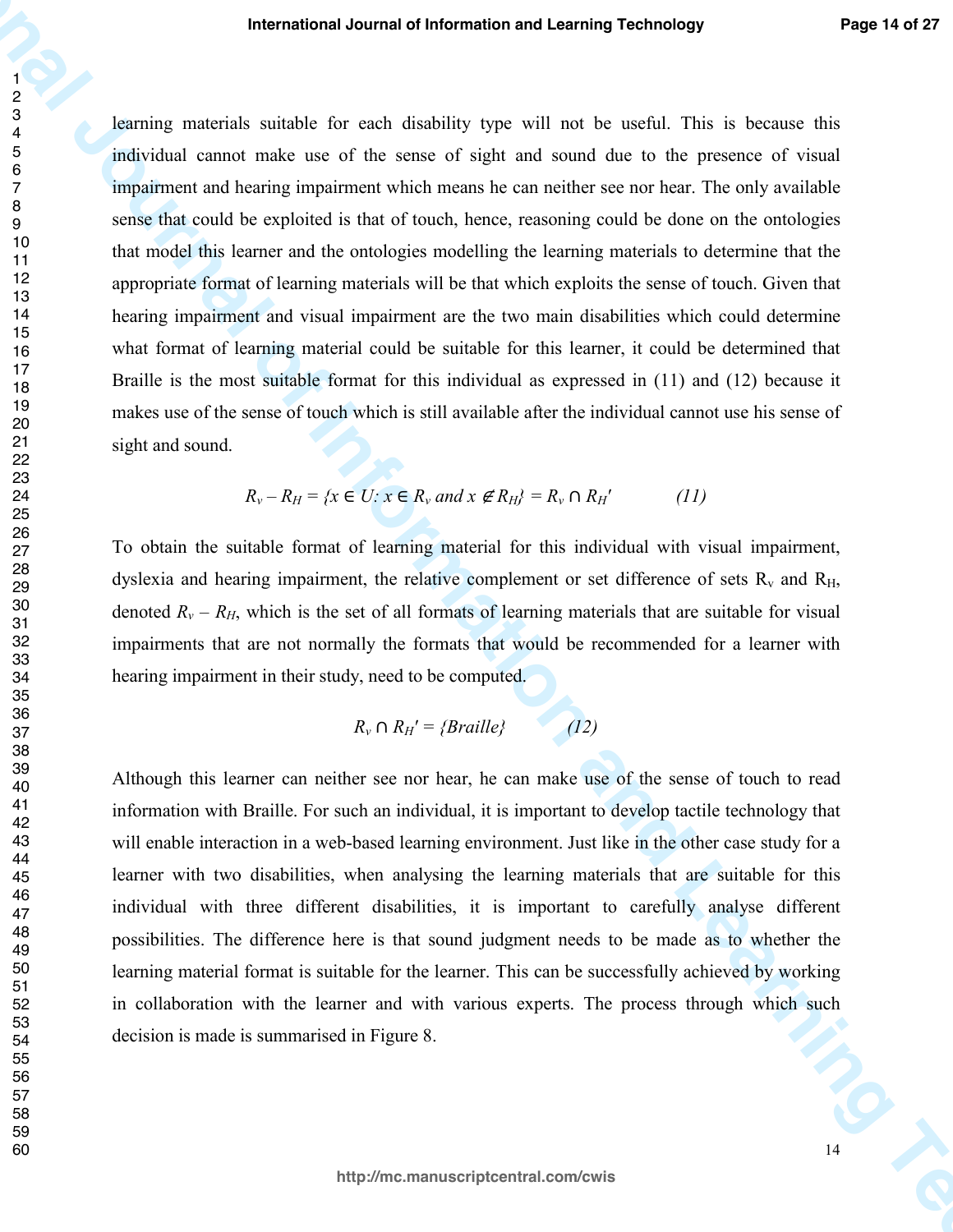Fig. 8. Retrieving learning resources compatible with visual impairment, dyslexia and hearing impairment.

## **Considerations for improving learning environments for students with disabilities**

In this paper, ideas have been presented in order to improve the design and development of learning environments for the benefits of all students, particularly those with multiple disabilities. The following specific recommendations will ensure that designers and developers of learning environments can meet the needs of these students.

- 1. Consult with potential learners and gather requirements from them (Nganji and Nggada, 2011, Nganji, 2012). User centered consideration is always a starting point.
- 2. Consider giving the learner the ability to adapt the learning environment to meet his needs. Technology enhanced learning is a great enabler but it needs to be linked with personalisation and personal needs.
- **Fig. 15 of 27**<br> **International Journal of Internation and Learning Technology**<br> **I**  $\frac{1}{2}$ <br> **I**  $\frac{1}{2}$ <br> **I**  $\frac{1}{2}$ <br> **I**  $\frac{1}{2}$ <br> **I**  $\frac{1}{2}$ <br> **I**  $\frac{1}{2}$ <br> **I Considerations for improving learning environ** 3. Consider building in various assistive technologies in the learning environment such that learners could activate them when needed. Consider this at the outset of the Software Engineering Process and not just as an add-on at the end. Assistive Technologies are not just additional Apps that are provided in the *Utils Folder* but are core, first order priorities that constitute first order design considerations.
	- 4. Allow the learner to be able to adjust some interface elements such as text and background colour and size. This is important for some learners with dyslexia. Small elements can also be vital elements and should not be overlooked.
	- 5. Ensure that learning materials that are uploaded into the virtual learning environment in various formats are accessible to learners. A recent study (Nganji, 2015) has found accessibility flaws with journal articles that are published in the portable document format. This could present access challenges to some students with disabilities, thus the need to incorporate accessibility throughout the design process.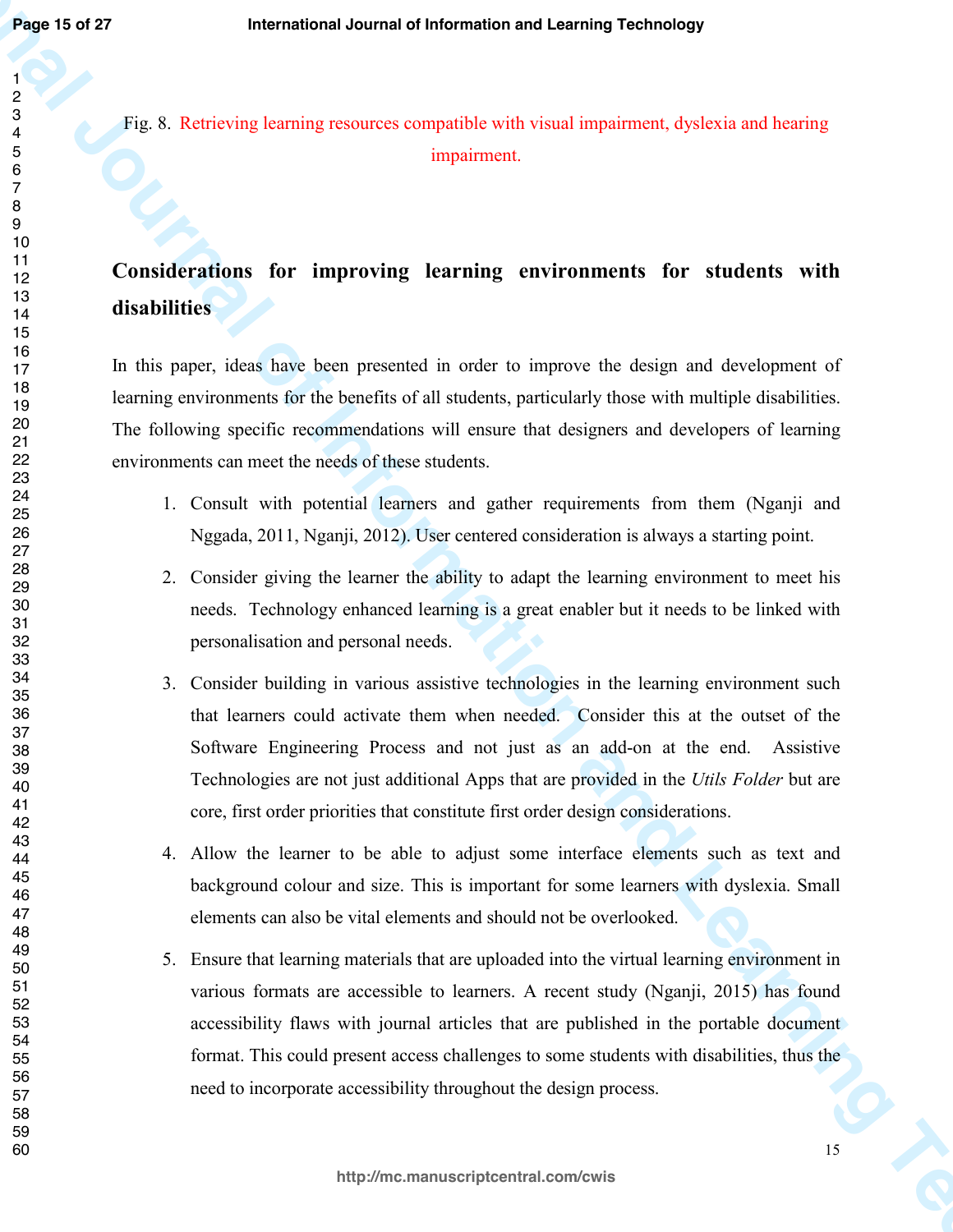## **Conclusion**

**International Journal of International of Exchange Technology 16<br>
2<br>
<b>Conclusion**<br>
And Learning environments are not designed to meet the meets of learners with multiple<br>
2<br> **International of International of Internationa** Most learning environments are not designed to meet the needs of learners with multiple disabilities due to the challenges encountered when trying to do so. This paper has shown that it is possible to design for multiple disabilities and has suggested an approach which requires analysing the needs of the learner, the learning materials and then matching specific learning resources to individuals through ontological modelling and adaptive personalisation. Thus, by using basic machine learning concepts, learning environments could be collaboratively designed to deliver to the real needs of the learner. The resultant system is thus a good learning environment and an assistive tool in the education of all learners regardless of their abilities or disabilities.

### **References**

- CHILDRESS, S. & BENSON, S. 2014. Personalized learning for every student every day. *Phi Delta Kappan,* 95**,** 33-38.
- DRIGAS, A., KOUKIANAKIS, L., PAPAGERASIMOU, Y. & IEEE 2006. An e-learning environment for nontraditional students with sight disabilities. *36th Annual Frontiers in Education, Conference Program, Vols 1-4: BORDERS: INTERNATIONAL, SOCIAL AND CULTURAL.*
- DUNN, S. 2003. *Return to SENDA? Implementing accessibility for disabled students in virtual learning environments in UK further and higher education* [Online]. Available: http://www.saradunn.net/VLEreport/section04.html [Accessed 18 May 2011].
- GIANNOULIS, N., KAGIA, A., KAKOULIDIS, P., RIKKOU, C. & SKOURLAS, C. 2013. Personalized Adaptive Networked Learning for Disabled Students & Social Networking for the Inclusion of students - The Multimedu tool. *Proceedings of the 2nd International Conference on Integrated Information (Ic-Ininfo 2012),* 73**,** 451-455.
- HAGAN, L. & THOMPSON, H. 2014. It's good to talk: developing the communication skills of an adult with an intellectual disability through augmentative and alternative communication. *British Journal of Learning Disabilities,* 42**,** 66-73.
- HUGHES, J., HERRINGTON, M., MCDONALD, T. & RHODES, A. 2011. E-portfolios and Personalized Learning: Research in Practice with Two Dyslexic Learners in UK Higher Education. *Dyslexia,* 17**,** 48-64.
- HULME, C. & SNOWLING, M. J. 2016. Reading disorders and dyslexia. *Curr Opin Pediatr,* 28**,** 731-735.
- IDA. 2011. *What is Dyslexia?* [Online]. International Dyslexia Association. Available: http://www.interdys.org/FAQWhatIs.htm [Accessed May 18 2011].
- KALIA, A. A., LEGGE, G. E. & GIUDICE, N. A. 2008. Learning building layouts with non-geometric visual information: The effects of visual impairment and age. *Perception,* 37**,** 1677-1699.
- LAIRD, J., ROSENBLOOM, P. & NEWELL, A. 1986. Chunking in Soar: The anatomy of a general learning mechanism. *Machine Learning,* 1**,** 11-46.
- LANGE, A. A., MULHERN, G. & WYLIE, J. 2009. Proofreading Using an Assistive Software Homophone Tool Compensatory and Remedial Effects on the Literacy Skills of Students With Reading Difficulties. *Journal of Learning Disabilities,* 42**,** 322-335.
- MAK, B. & BLANNING, R. 2003. A logic-based approach to rule induction in expert systems. *Expert Systems,* 20**,** 141-149.
- MCKENZIE, J. 2003. Inspired Investigations. *The Educational Technology Journal,* 12.
- MICHALSKI, R. 1983. A Theory and Methodology of Inductive Learning. *In:* MICHALSKI, R., CARBONELL, J. & MITCHELL, T. (eds.) *Machine Learning.* Springer Berlin Heidelberg.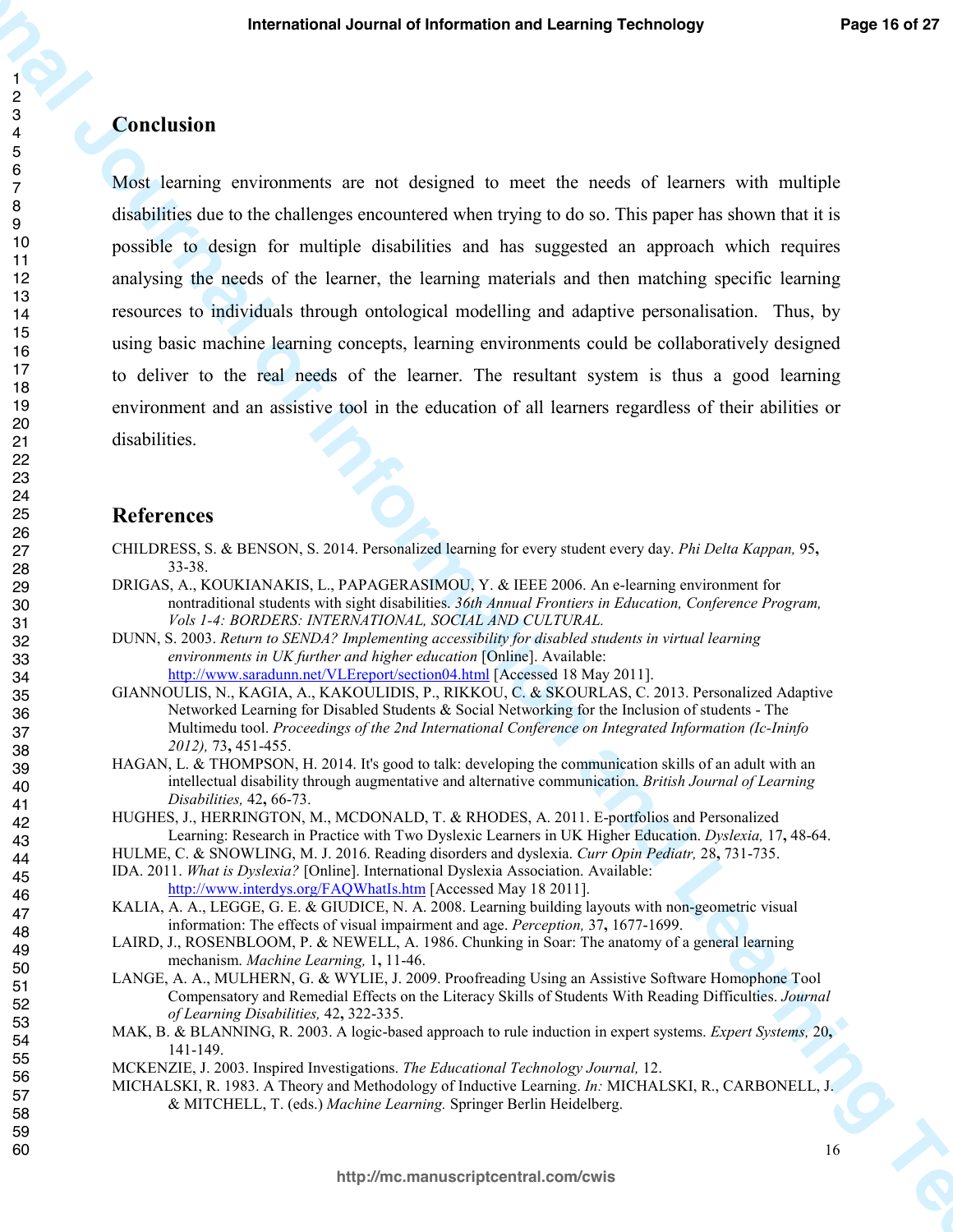- NGANJI, J. T. 2012. Designing Disability-Aware E-Learning Systems: Disabled Students' Recommendations. *International Journal of Advanced Science and Technology,* 48**,** 61-70.
- NGANJI, J. T. 2015. The Portable Document Format (PDF) accessibility practice of four journal publishers. *Library and Information Science Research,* 35**,** 254-262.
- NGANJI, J. T. & BRAYSHAW, M. 2014. Designing and Reflecting on Disability-Aware E-learning Systems: The Case of ONTODAPS. *2014 IEEE 14th International Conference on Advanced Learning Technologies (ICALT).* Athens: IEEE.
- **International Journal of Internation and Learning Technology**<br> **International Journal of Internation and Learning Technology**<br> **International Construction**<br> **International Second Frame Press (Property Constraint Press (P** NGANJI, J. T. & BRAYSHAW, M. 2015. Facilitating Learning Resource Retrieval for Students with Disabilities through an Ontology-Driven and Disability-Aware Virtual Learning Environment. *International Journal of Information Retrieval Research (IJIRR),* 5**,** 75-98.
	- NGANJI, J. T., BRAYSHAW, M. & TOMPSETT, B. 2013. Describing and Assessing Image Descriptions for Visually Impaired Web Users with IDAT. *Advances in Intelligent Systems and Computing,* 179**,** 27-37.
	- NGANJI, J. T. & NGGADA, S. H. 2011. Disability-Aware Software Engineering for Improved System Accessibility and Usability. *International Journal of Software Engineering and Its Applications (IJSEIA),* **,** 47-62.
	- SAMPSON, D. G. & ZERVAS, P. 2011. Supporting Accessible Technology-Enhanced Training: The eAccess2Learn Framework. *Ieee Transactions on Learning Technologies,* 4**,** 353-364.
	- SCHMIDT, A. & SCHNEIDER, M. Adaptive Reading Assistance for Dyslexic Students: Closing the Loop. Proceedings of the 15th Workshop on Adaptivity and User Modeling in Interactive Systems, 2007 Halle.
	- SNOWLING, M. J. 2001. *Dyslexia*, Blackwell, Oxford.
	- STEYAERT, J. 2005. Web-based higher education: the inclusion/exclusion paradox. 23**,** 67-78.
		- TZOUVELI, P., SCHMIDT, A., SCHNEIDER, M., SYMVONIS, A. & KOLLIAS, S. Adaptive Reading Assistance for the Inclusion of Learners with Dyslexia: The AGENT-DYSL approach. IEEE Conference on Advanced Learning Technologies (ICALT 08), 2008.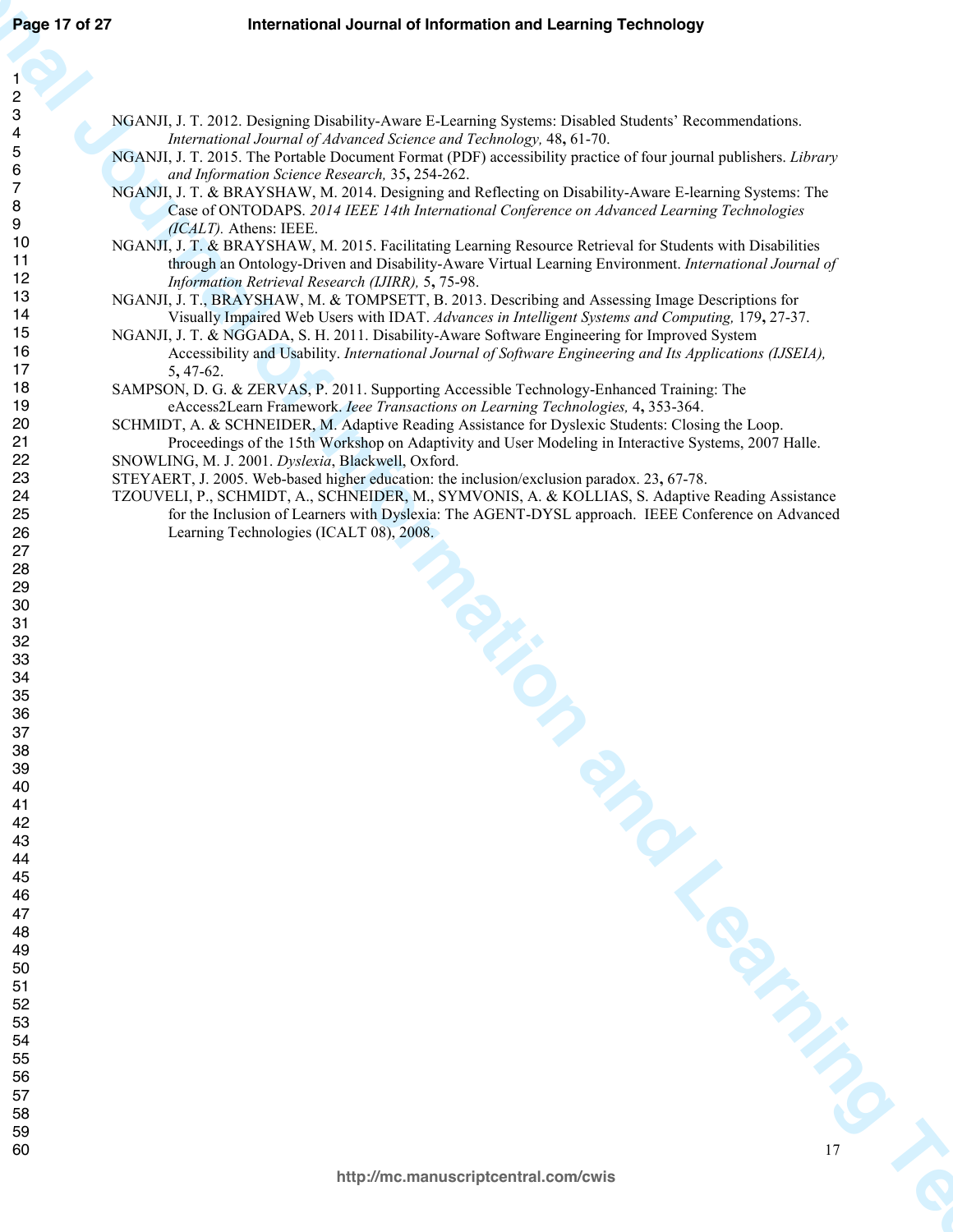**Figures** 



Fig. 1. Venn diagram representing the disabilities of an individual with visual impairment (V) and hearing impairment (H)



Fig. 2. Determining symptoms for a learner with visual impairment and hearing impairment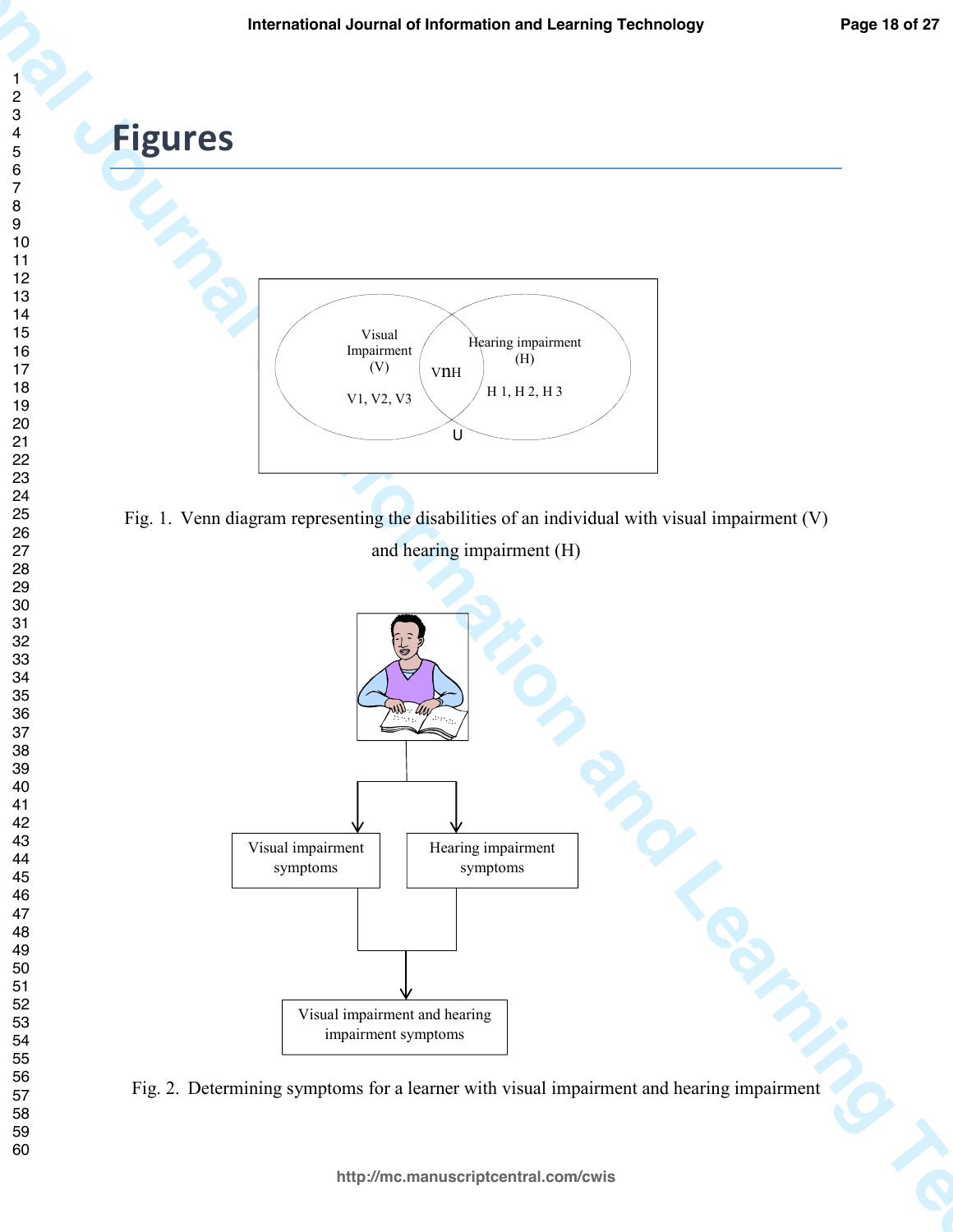**Page 19 of 27**



Fig. 3. Venn diagram representing the learning resources compatible with visual impairment



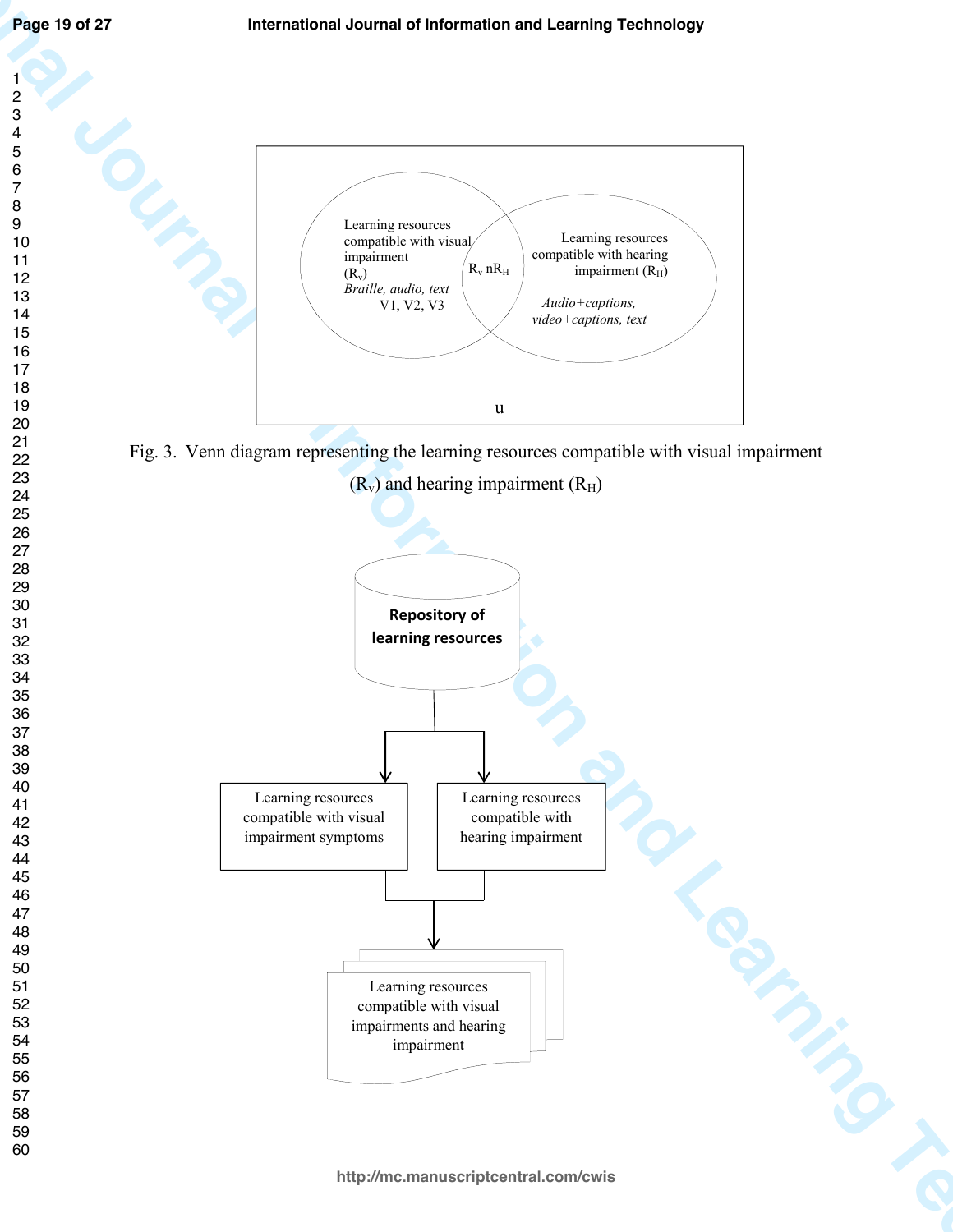Fig. 4. Retrieving learning resources compatible with visual impairment and hearing impairment.



Fig. 5. Venn diagram representing the disabilities of an individual with visual impairment (V), dyslexia (D) and hearing impairment (H).

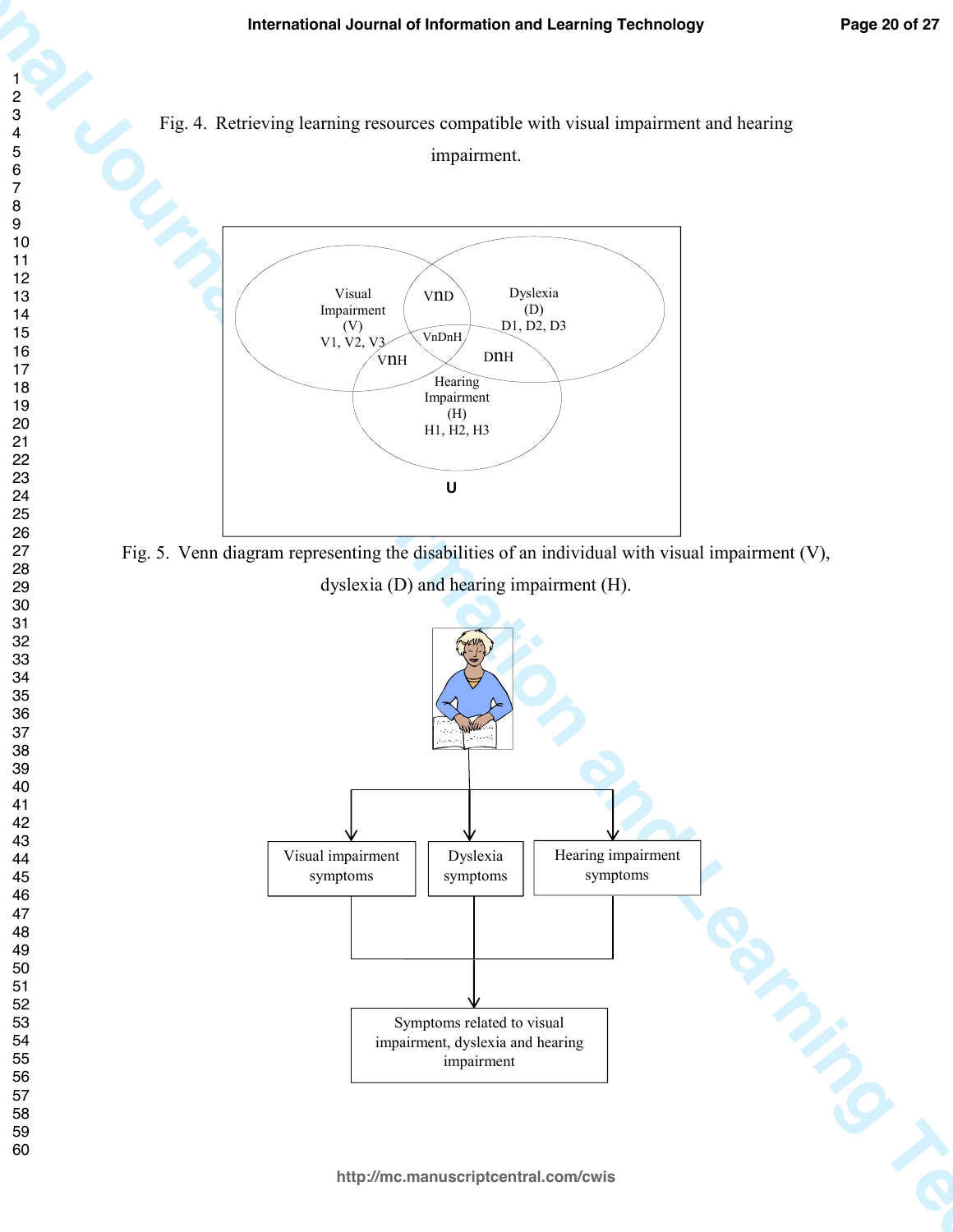

Fig. 7. Venn diagram representing the learning resources compatible with visual impairment  $(R_1)$ .  $(R_v)$ , dyslexia  $(R_{\text{dys}})$  and hearing impairment  $(R_H)$ .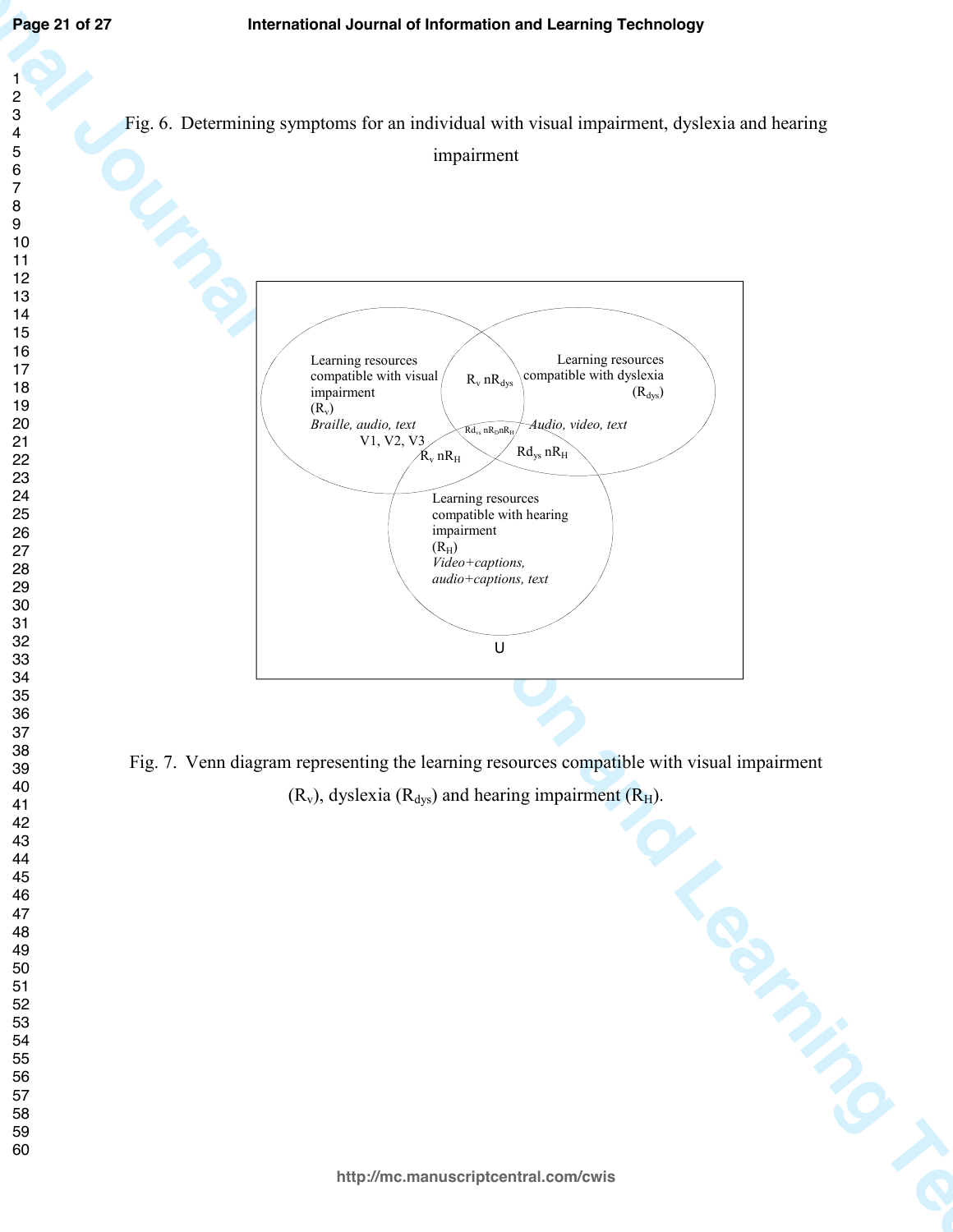

Fig. 8. Retrieving learning resources compatible with visual impairment, dyslexia and hearing

impairment.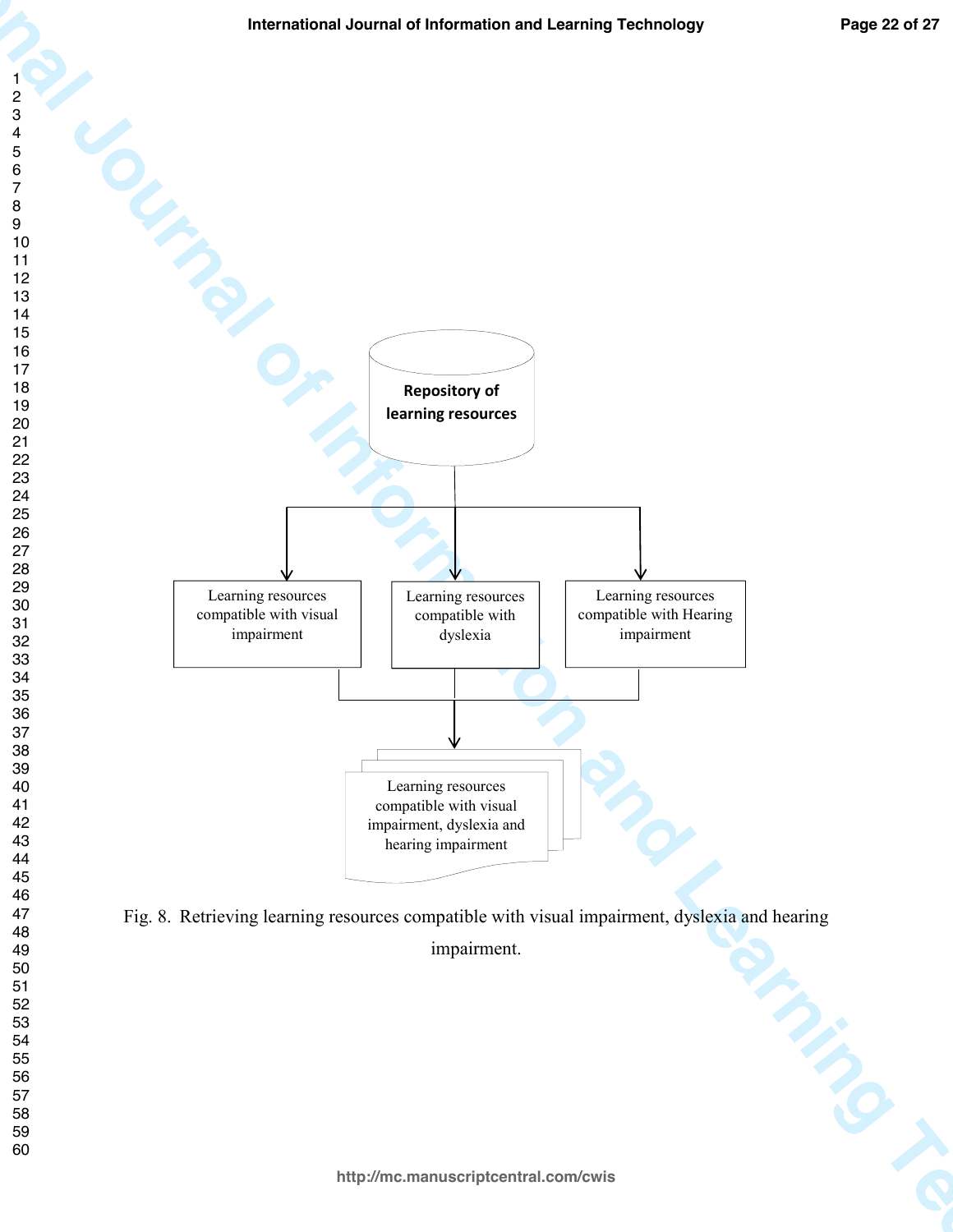## Figures



Fig. 1. Venn diagram representing the disabilities of an individual with visual impairment (V) and hearing impairment (H)



Fig. 2. Determining symptoms for a learner with visual impairment and hearing impairment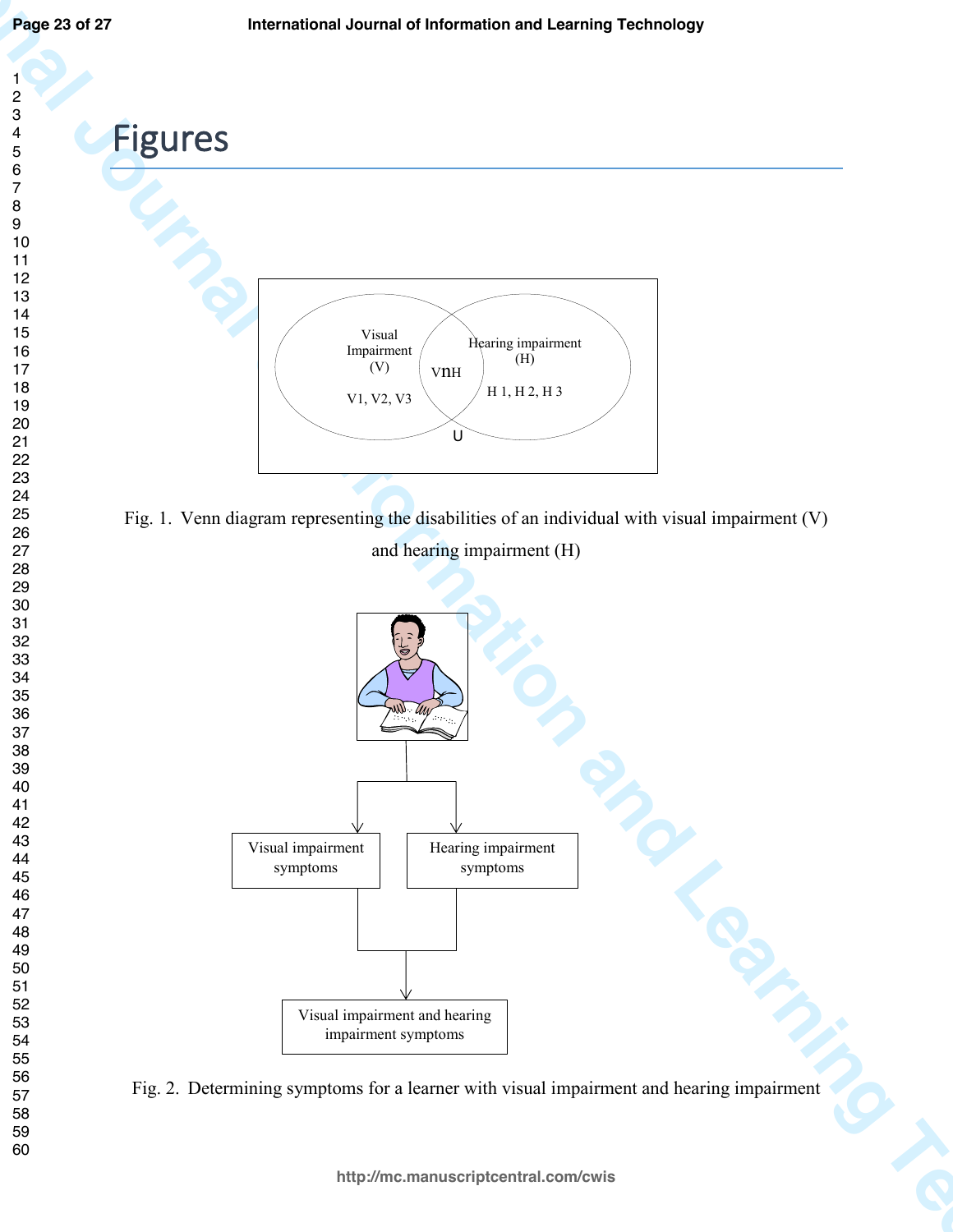

Fig. 3. Venn diagram representing the learning resources compatible with visual impairment  $(R_v)$  and hearing impairment  $(R_H)$ 

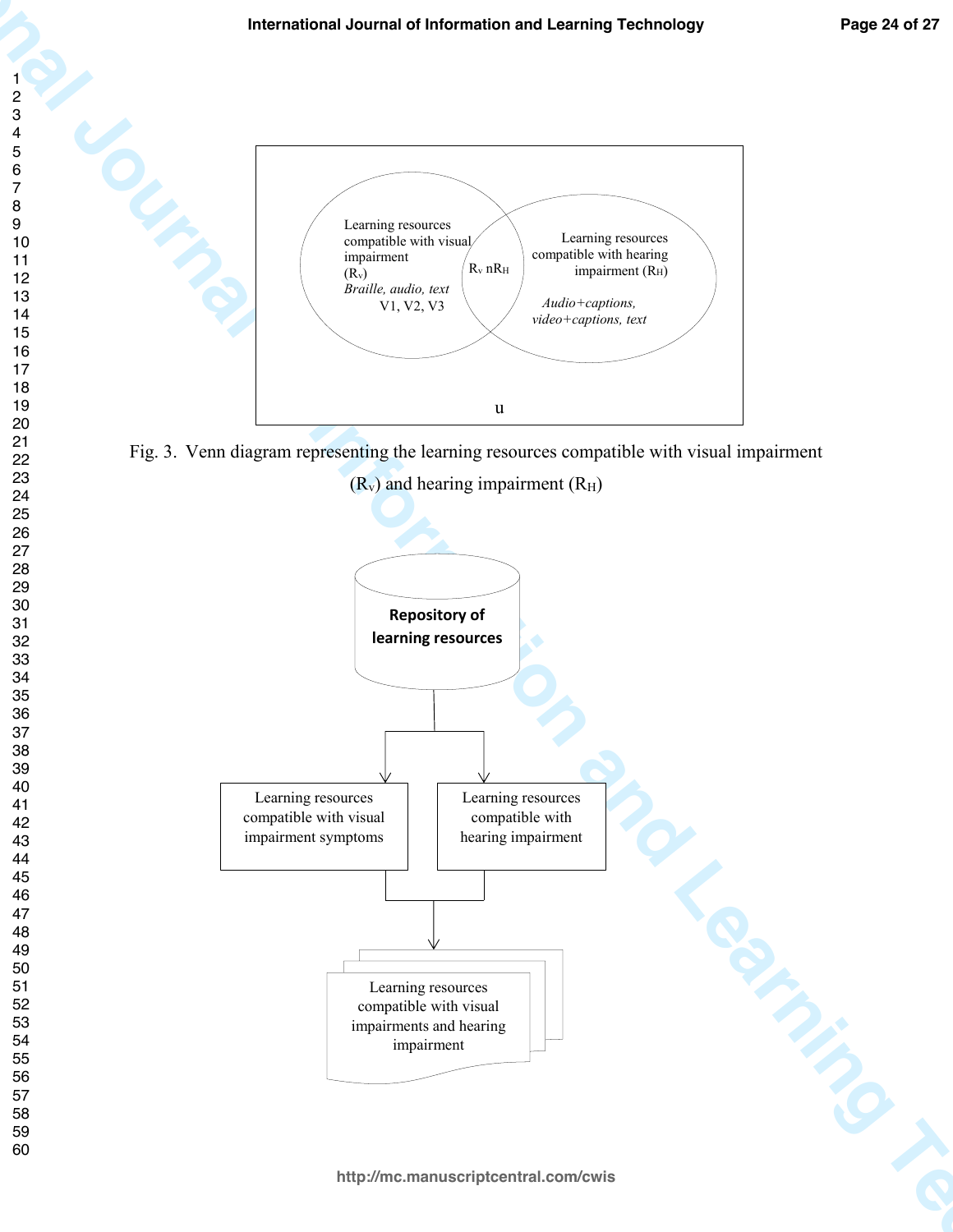Fig. 4. Retrieving learning resources compatible with visual impairment and hearing impairment.



Fig. 5. Venn diagram representing the disabilities of an individual with visual impairment (V), dyslexia (D) and hearing impairment (H).

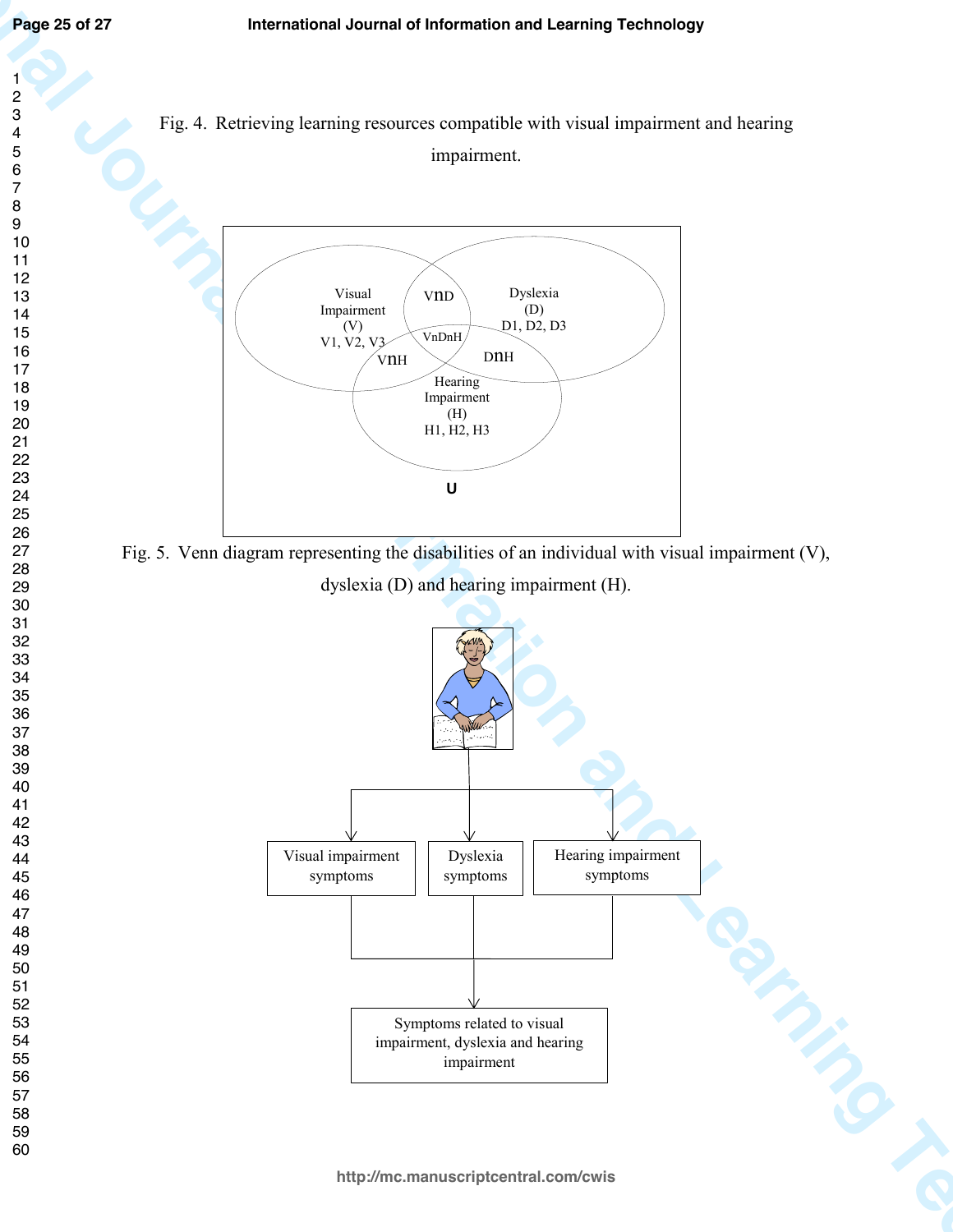**International Journal of Internation and Learning Technology Fig. 6.** Determining symptoms for an individual with visual impairment, dyslexia and hearing symptoms for an individual with visual impairment, dyslexia and hea impairment U Learning resources compatible with visual impairment  $(R_v)$ *Braille, audio, text* V1, V2, V3<br> $R_v$  nR<sub>H</sub> Learning resources compatible with dyslexia (Rdys) *Audio, video, text* Learning resources compatible with hearing impairment  $(R<sub>H</sub>)$ *Video+captions, audio+captions, text* Rv nRdys  $Rd_{ys}$  n $R_H$  $\widehat{Rd_{vs}}$ n $R_DnR_H$ 

Fig. 7. Venn diagram representing the learning resources compatible with visual impairment  $(R_{II})$ .  $(R_v)$ , dyslexia  $(R_{\text{dys}})$  and hearing impairment  $(R_H)$ .